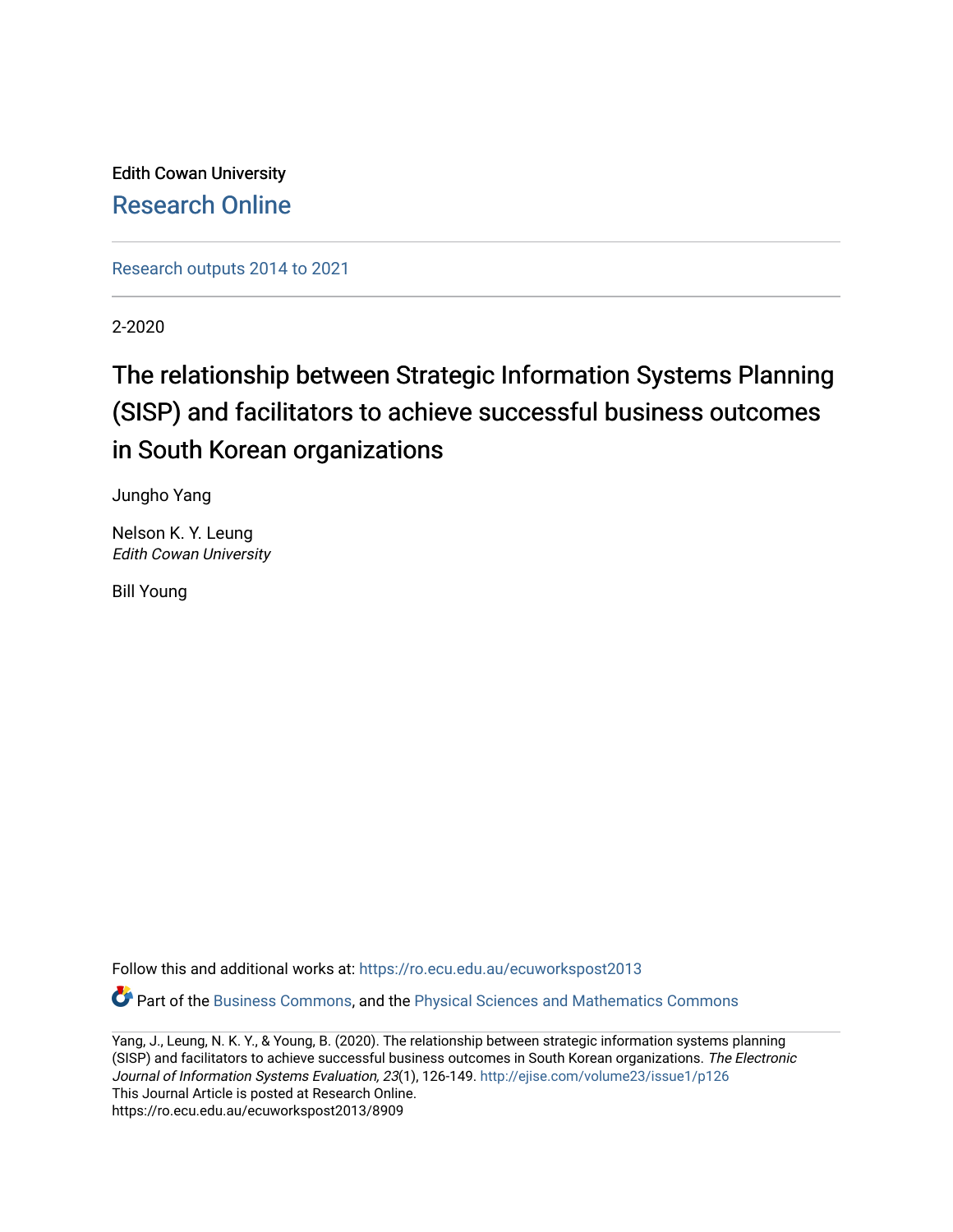# **The Relationship Between Strategic Information Systems Planning (SISP) and Facilitators to Achieve Successful Business Outcomes in South Korean Organizations**

Jungho Yang<sup>1</sup>, Nelson K. Y. Leung<sup>2</sup> and Bill Young<sup>1</sup> **1 Swinburne University of Technology, Victoria, Australia 2 Edith Cowan University, Western Australia, Australia** 

junghoyang@swin.edu.au k.leung@ecu.edu.au wayoung@swin.edu.au DOI: 10.34190/EJISE.20.23.1.009

**Abstract**: Strategic Information Systems Planning (SISP) is an important process in the implementation and use of IT systems in today's dynamic and increasingly digitalized organizations. However, SISP is not a straightforward task, it is a process that covers simultaneous multiple planning issues often in changing environmental and organizational climates. Although SISP has been widely studied, and evaluating the SISP process has matured, theory on SISP facilitators that enable successful outcomes remain sparse. The main objective of this paper is to explore such facilitators and to investigate their relationship and contribution in achieving SISP success. By postal surveying a random sample of managers with SISP experience in South Korean organizations, we modeled the relationship between facilitators of SISP and their outcomes. The study used Structural Equation Modelling to analyze and validate its findings. This study suggests that facilitators positively affect successful SISP through business and IT alignment. It also demonstrates that effective SISP has a positive effect on organizational outcomes by ensuring organizational capabilities and IT infrastructure flexibility. The findings of this study expounding the role of facilitators adds to the theory of SISP and provides a guide to planners and managers responsible for information systems.

**Keywords**: Strategic information systems planning, SISP, business and IT alignment, organizational capabilities, IT infrastructure flexibility

#### **1. Introduction**

In the current rapidly changing and highly dynamic business environments, information systems (IS) and information technology (IT) have become essential entities for organizational growth and survival (Kappelman et al., 2017; Kitsios and Kamariotou, 2019b; Lee and Chen, 2019; Luftman et al., 2013; McNurlin et al., 2009; Silvius and Stoop, 2013). Particularly organizations trying to achieve competitive advantage (Hung et al., 2016; Peppard and Ward, 2016). The current business trends in organizations have also emerged around some dominant drivers based on IT innovations, such as globalization (Gable, 2010; Grant et al., 2010), virtualization (Rainey, 2010) and digital business such as e-commerce, mobile commerce and social media (Beynon-Davies, 2020; Urbach et al., 2019). Since IS/IT is a critical requirement for all aspects of business operations, strategic information systems planning (SISP) is a vital process for organizational success (Lientz, 2010; Otim et al., 2009; Wallace, 2013). It is a fundamental decision-making process that enables IS/IT business goals to be achieved (Hung et al., 2016; Lee et al., 2015; Peppard et al., 2014).

In order to be flexible and systematic with the implementation and use of IS/IT, organizations need to take multiple planning perspectives by considering their environmental, managerial and organizational factors during SISP (Ali et al., 2018; Bechor et al., 2010; Chi et al., 2005; Kamariotou and Kitsios, 2019a, b; King, 2009; Urbach et al., 2019). Therefore, organizations need to consider possible 'facilitators' as factors leading to successful SISP. Facilitators of SISP support organizations to achieve their business goals and strategies, to enhance organizational performance, and to secure competitive advantage, which is the ideal outcome obtained from the SISP success (Peppard and Ward, 2016; Yeh et al., 2011; Zwass, 2009). However, to date, prior literature has discussed one or a few facilitator(s) individually and has not addressed holistically what the advisable set of facilitators for SISP success is. Despite the importance of SISP for organizational success in the past decade, SISP theories and methods still lack the capabilities (Arvidsson et al., 2014; Choi and Bae, 2007; Doherty and Terry, 2009) and flexibility (Palanisamy, 2005; Tallon, 2009; Yeh et al., 2011) to support SISP systematically in the

#### ISSN 1566-6379 126 ©ACPIL

Reference this paper: Yang, J., Leung, N. K. Y., and Young, B., 2020. The Relationship Between Strategic Information Systems Planning (SISP) and Facilitators to Achieve Successful Business Outcomes in South Korean Organizations. *The Electronic Journal of Information Systems Evaluation*, 23(1), pp. 126-149, available online at www.ejise.com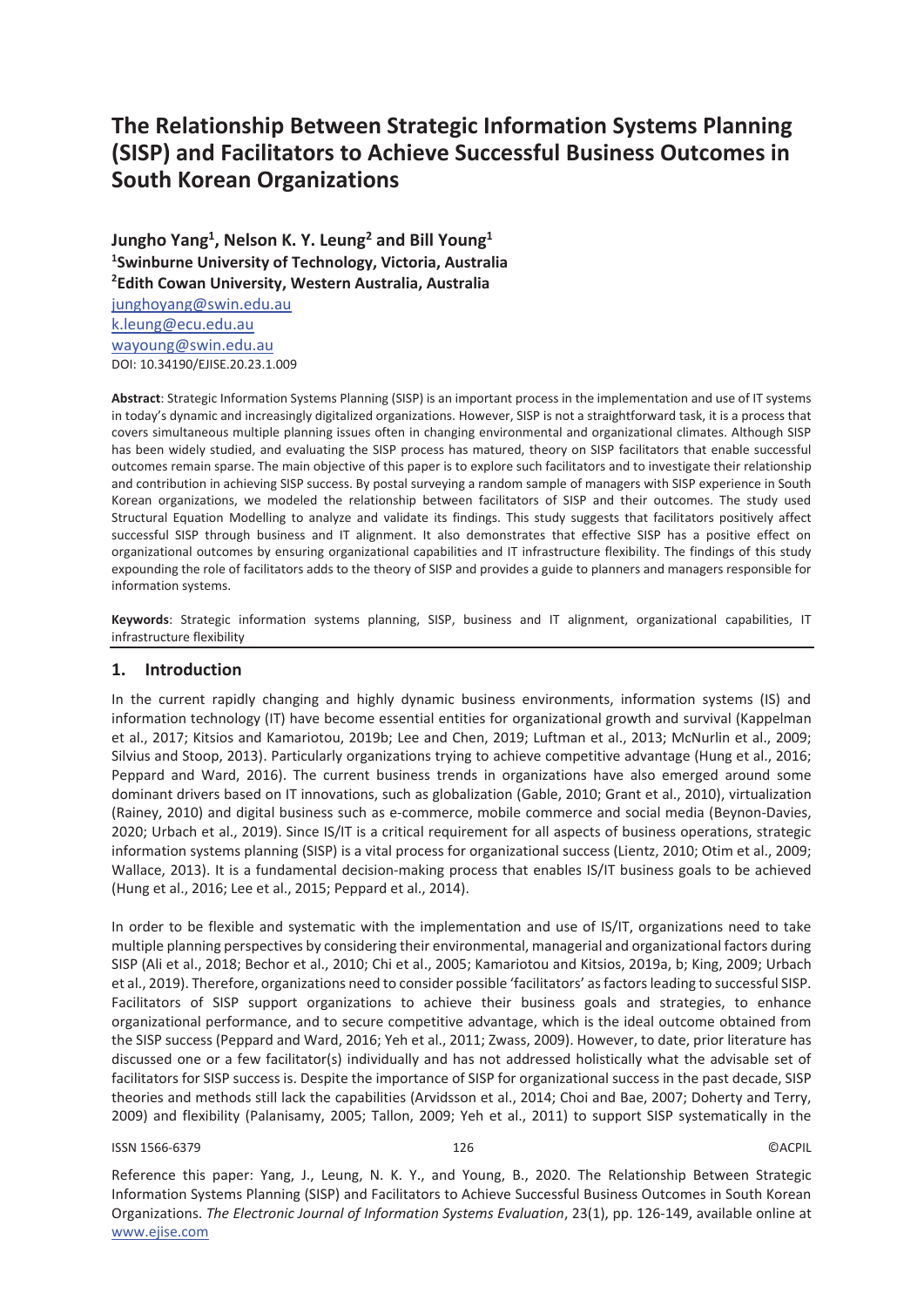current digital environment (Beynon-Davies, 2020; Grant et al., 2010; Kannabrian and Sundar, 2011). Prior studies have also insufficiently examined the relationship between facilitators for SISP success and how their influence impacts organizational outcomes.

Domestically and internationally, South Korea has long been regarded as one of the leaders in information and communication technologies (ICT) (Hong and Hwang, 2011) and e-business and m-business (National Information Society Agency (NIA), 2017). However, about 50% of South Korean large organizations have formally conducted SISP activities with the rest taking an informal approach to SISP (NIA, 2017). According to the recent report in NIA (2019), most large companies currently have an IS/IT department and have invested significantly in IS/IT to effectively adapt to the digital management environment. However, top management's interest and understanding of the strategic use of IT appears still low. IT strategic planning personnel within IS/IT departments are far fewer than IT analysts and developers. Further, earlier studies on SISP have mostly focused on North America (USA and Canada), Western and Northern Europe (UK, Finland, and Sweden), and the Asia Pacific (Australia, China, Singapore, and Taiwan). Despite the diffusion and penetration of IS/IT in South Korean organizations being high to date, there have been few studies pertaining to SISP and facilitators essential for SISP success and its outcomes.

This paper examines the importance of facilitators in successful SISP implementation and the relationship between such facilitators and the organizational outcomes in a South Korean context. It answers two main research questions:

- RQ1: What are the facilitators essential for successful SISP?
- RQ2: What is the relationship between SISP facilitators and the outcome of SISP success?

The remainder of the paper is organized as follows. In the next section, we review background information on SISP to discuss SISP facilitators, SISP success and the outcome of SISP success. We then describe the study's research design and method as well as the information of selected organizations. Following on the findings and quantitative analysis of the survey are explained. We discuss these empirical findings and interpret the importance of the relationship between the facilitators of SISP and the outcome of SISP success. The last section offers the theoretical and practical implications of the findings with concluding remarks.

## **2. Literature Review**

## **2.1 Strategic Information Systems Planning (SISP)**

The definitions of SISP have evolved incorporating the developments in IT systems, and the dynamic and rapid changes taking place in the globalized business environment (Grover and Segars, 2005; Mirchandani and Lederer, 2012; Peppard and Ward, 2016; Spil et al., 2010). SISP is defined as "the process of identifying a portfolio of computer-based applications that will assist an organization in executing its business plans and consequently realizing its business goals", and "searching for applications with a high impact and ability to create an advantage over competitors" (Lederer and Sethi, 1988, p. 446). Both Earl (1993) and Doherty et al. (1999) confirmed SISP as an on-going activity for developing priorities for IS development with two main aspects, such as 'aligning IS investment with business goals' and 'exploiting IT for competitive advantage'. Bechor et al. (2010) defined SISP as the process of strategic thinking that identifies the most desirable IS/IT on which the firm can implement and enforce its long-term IT activities and policies. Ravichandran (2018) also claimed that strategic IS planning is regarded as a key process that enables organizations to identify business priorities and make sure that IS goals and strategies are aligned. Based on the definition shown, we define SISP as an on-going planning process for identifying organizational needs and potential opportunities. It prioritizes key business and IT activities, supports organizations in implementing and deploying IT systems on achieving corporate strategic objectives. Further, SISP is currently considered as one of the critical components for IT governance (Gregory et al., 2018; Maharaj and Brown, 2015; Wilkin and Chenhall, 2010) and enterprise architecture (Őri, 2018).

As the main objective, SISP supports an alignment of business and IT strategies (Karanja and Patel, 2012; Reich and Benbasat, 2000; Tallon, 2007) for achieving a competitive advantage (Earl, 1993; Hung et al., 2016; Peppard et al., 2014; Teo, 2009). SISP also enables organizations to attain various objectives, such as improving systems' architecture, infrastructure capability and reliability from IS/IT investments (Cassidy, 2006; Gable, 2010; Merali et al., 2012), managing information resources more effectively (Arvidsson et al., 2014; Philip, 2009), improving collaboration between organizational stakeholders (Kamariotou and Kitsios, 2019a; McNurlin et al., 2009), and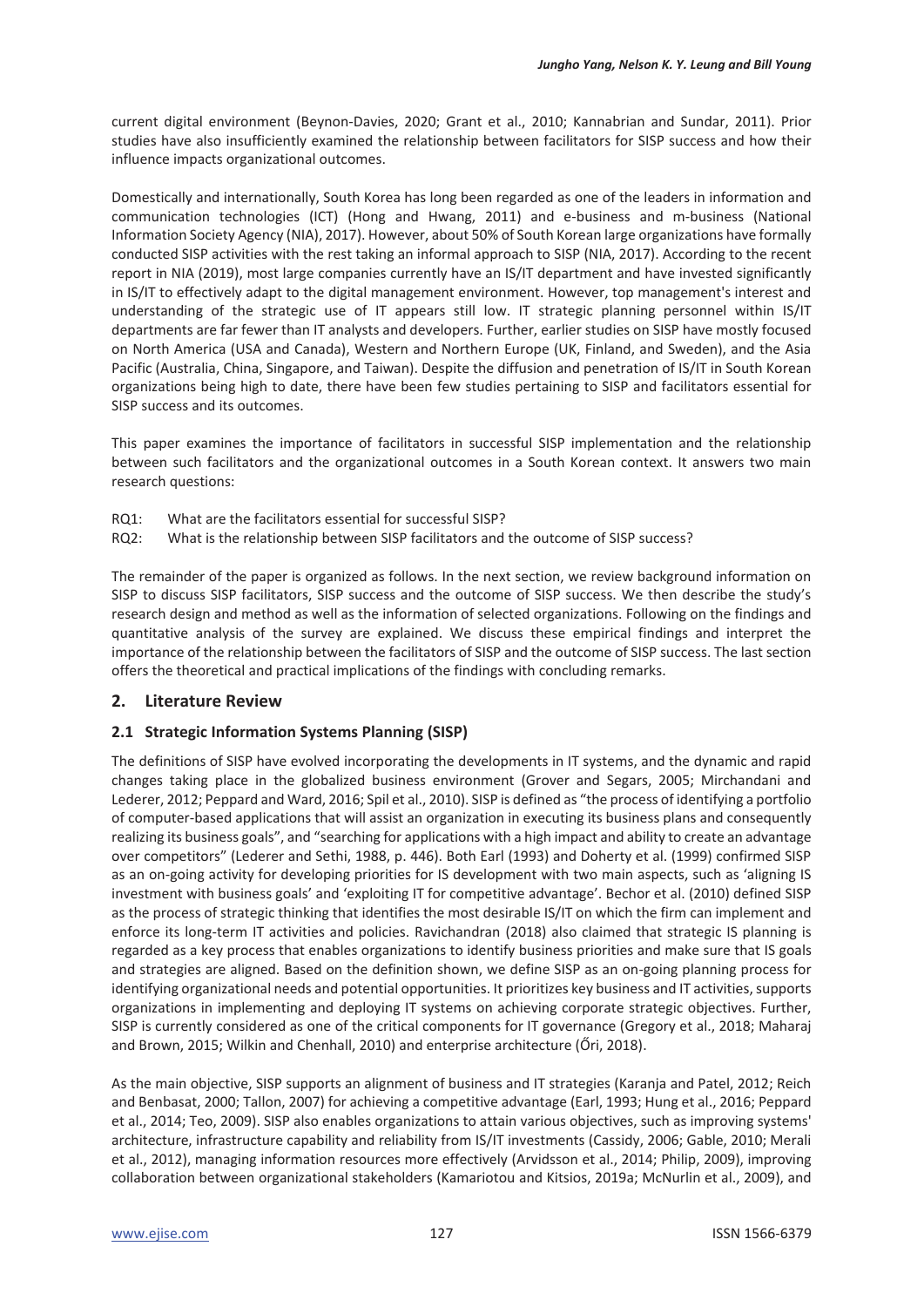securing user satisfaction (Lientz, 2010; Peppard and Ward, 2016). Thus, SISP helps organizations to provide a road map that optimize the benefits of their IT investment (Bechor et al., 2010; Hung et al., 2016; Teubner, 2013). Based on the SISP, organizations adjust and combine their business and IT purposes to enhance their performance (Grover and Segars, 2005; Peppard and Ward, 2016; Wallace, 2013) and meet their current and future business challenges (Amrollahi et al., 2013; Bhatt, 2009; Peppard at al., 2014; Yeh et al., 2011).

SISP is the process that consists of a broad set of factors and complex tasks including; stakeholder engagement (top management, IT managers, end-users, etc), understanding and interacting with the internal and external business environments, and ultimately aligning all decisions to the organization's vision and mission. (Hung et al., 2016; King, 2009; Newkirk et al., 2008; Peppard et al., 2014). The insufficient undertaking of SISP results in the repetitive implementation of IT systems that tend to be inflexible and incompatible, sometimes not resulting in the anticipated benefits and opportunities from the IT investment (Ali et al., 2018; Kamariotou and Kitsios, 2019b; Lientz, 2010; Őri, 2018; Yeh et al., 2011). However, undertaking SISP is not an easy task (Cassidy 2006; McNurlin et al. 2009), because of organizational differences in cultures, business directions, objectives, and strategies (Bechor et al., 2010; Wallace, 2013). Further, although there have been various approaches or methodologies of SISP proposed, there is no one universal way of undertaking SISP, and there is no consensus on the dimensions of a SISP process (Amrollahi et al., 2013; Palanisamy, 2005; Silvius and Stoop, 2013; Peppard and Ward, 2016). For such reasons, SISP has become a critical topic to both academics and practitioners, and one of the top 10 most important IT management issues in both developed and developing countries since 1980 (Amrollahi et al., 2013; Hung et al., 2016; Kamariotou and Kitsios, 2019a; Kappelman et al., 2014, 2017; Maharaj and Brown, 2015; Luftman et al., 2013).

# **2.2 SISP Facilitators**

To facilitate the overall level of SISP success, organizations need to consider and understand various factors that are essential for SISP. SISP success is dependent upon a function of many variables (Gottschalk, 1999; Peppard and Ward, 2016; Wallace, 2013). A summary of the five factors that facilitate SISP success is shown in Table 1.

| Domain              | <b>Construct</b>    | <b>Description</b>                            | <b>References</b>                |
|---------------------|---------------------|-----------------------------------------------|----------------------------------|
| <b>SISP success</b> | Top management      | The overall degree to which top               | Ali et al., 2018; Basu et al.,   |
| factors as          | participation and   | management of the organization is             | 2002; Elbanna, 2013; García-     |
| 'antecedents'       | support (TMPS)      | interested in, participates in, and supports  | Sánchez et al., 2019; Kearns,    |
|                     |                     | SISP, and IS-related efforts.                 | 2006; Kitsios and Kamariotou,    |
|                     |                     |                                               | 2019b; Philip, 2007, 2009;       |
|                     |                     |                                               | Ragu-Nathan et al., 2004         |
|                     | Active              | The overall effort of business and IT sectors | Al Nahyan et al., 2019;          |
|                     | communication and   | in an organisation to communicate and         | Ilmudeen et al., 2019;           |
|                     | knowledge sharing   | share their ideas and information with each   | McNurlin et al., 2009; Pai,      |
|                     | between business    | other to undertake and realise an effective   | 2006; Park and Kim, 2018;        |
|                     | and IT sectors      | SISP process.                                 | Preston and Karahanna, 2009;     |
|                     | (ACKS)              |                                               | Piccoli, 2008; Yeh et al., 2011  |
|                     | Consideration of    | The activity of an organization to examine    | Chi et al., 2005; Hung et al.,   |
|                     | internal and        | and identify important business and IT        | 2016; Kearns, 2007; King,        |
|                     | external            | factors or issues regarding the SISP          | 2009; Kitsios and Kamariotou,    |
|                     | environment (CIEE)  | undertaking by considering situations         | 2019a; Newkirk et al., 2008;     |
|                     |                     | inside and outside the organization.          | Sabherwal et al., 2019;          |
|                     |                     |                                               | Wallace, 2013;                   |
|                     | Appropriate         | The activity of an organization to            | Brown, 2004; Jorfi et al., 2017; |
|                     | resources           | adequately allocate and invest various        | Kearns and Lederer, 2000;        |
|                     | allocation for SISP | resources necessary for the SISP process,     | Philip, 2007, 2009; Rondeau et   |
|                     | (ARA)               | such as financial, human, and technical       | al., 2010; Peppard and Ward,     |
|                     |                     | resources to lead its effective undertaking.  | 2016                             |
|                     | Performing          | The activity of an organization to learn      | Argote, 2005; Bhatt and          |
|                     | organisational      | overall processes that result in the creation | Grover, 2005; Hovelja et al.,    |
|                     | learning (POL)      | of new knowledge and structures vital to      | 2010; Otim et al., 2009; Park    |
|                     |                     | SISP. The activity to explain to all users of | and Kim, 2018; Peppard and       |
|                     |                     | the organization the expected changes and     | Ward, 2004; Reponen, 1998        |
|                     |                     | solutions to potential issues followed by     |                                  |
|                     |                     | the process.                                  |                                  |

**Table 1**: Summary of the five factors facilitating SISP success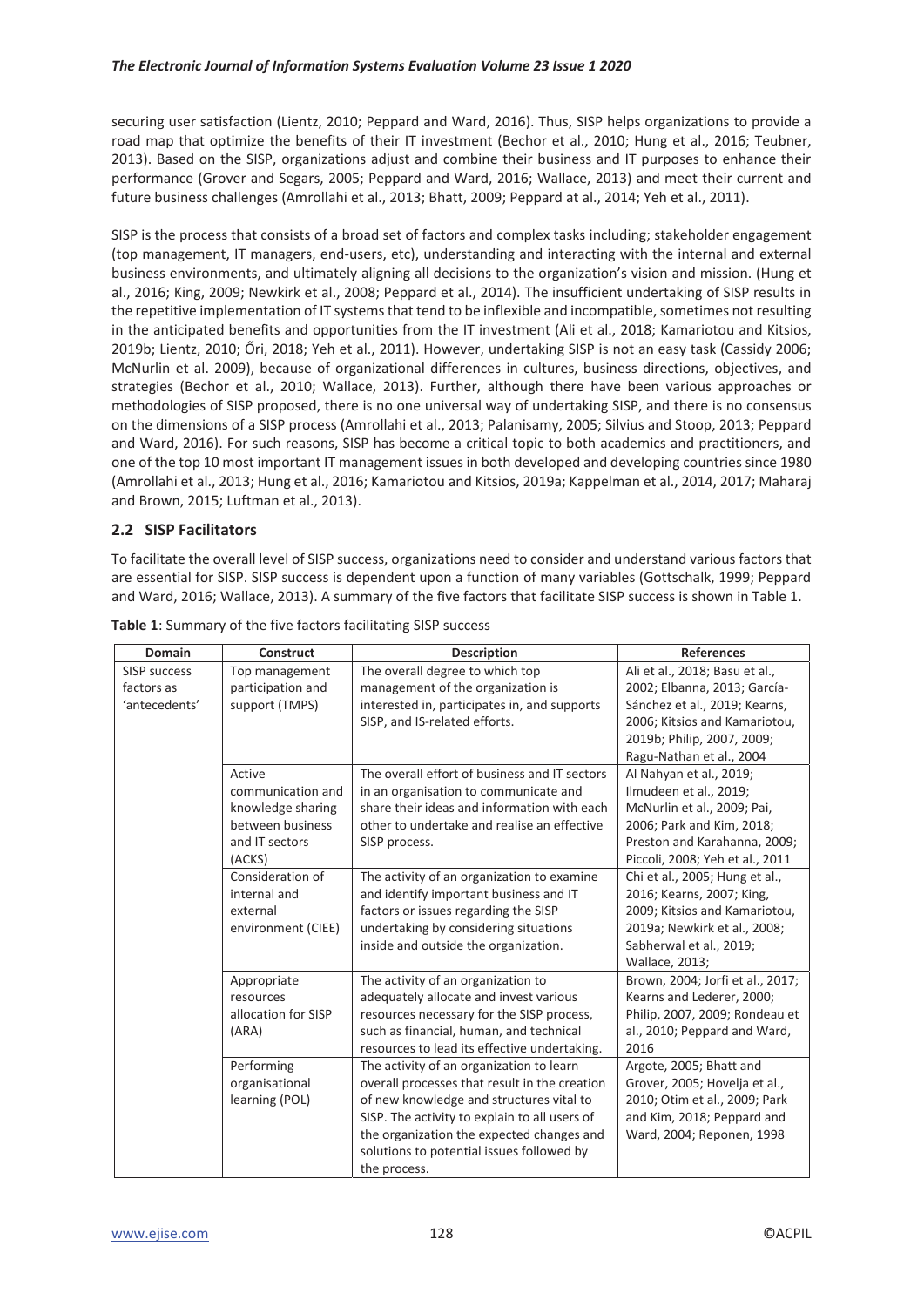| <b>Domain</b> | <b>Construct</b>       | <b>Description</b>                            | <b>References</b>              |
|---------------|------------------------|-----------------------------------------------|--------------------------------|
| Successful    | <b>Business and IT</b> | The extent to which the mission,              | Chan, 2002; Earl, 1993;        |
| outcomes of   | alignment (BITA)       | objectives, and plans contained in the        | Ilmudeen et al., 2019; Kitsios |
| <b>SISP</b>   |                        | business strategy are closely linked, shared, | and Kamariotou, 2019b;         |
|               |                        | and supported by the IT mission,              | Maharaj and Brown, 2015;       |
|               |                        | objectives, and plans.                        | Őri, 2018; Reich and Benbasat, |
|               |                        |                                               | 1996, 2000; Teo, 2009          |
| The impact of | Organisational         | The ability of the firm to combine and        | Amit and Schoemaker, 1993;     |
| SISP success  | capabilities (Orcap)   | reconfigure its resources and processes to    | Duhan, 2007; Grant, 1996;      |
|               |                        | gain the desired goal and sustainable         | Peppard and Ward, 2004; Teo,   |
|               |                        | competitive advantage.                        | 2009                           |
|               | IT infrastructure      | H/W, S/W, networks, and technical skills to   | Arvidsson et al., 2014; Bhatt, |
|               | flexibility (ITIF)     | generate a tighter fit between business and   | 2009; Broadbent et al., 1999a; |
|               |                        | IT strategies to move quickly and to          | Byrd and Turner, 2000;         |
|               |                        | broaden strategic experiments                 | Duncan, 1995; Tallon, 2009;    |
|               |                        |                                               | Ravichandran, 2018             |

#### *2.2.1 Top management participation and support*

It has been discussed in prior literature (Kamariotou and Kitsios, 2019a; Kearns 2006; Pai, 2006; Papke-Shields et al., 2002; Stemberger et al., 2011) that the more participation and support top management provides positively impacts the fulfillment of SISP and its greater success. This is because such participation and support influences other users within an organization to see greater value in SISP and IT projects (Ali et al., 2018; Ateş et al., 2020; García-Sánchez et al., 2019; Grant et al., 2010). Without such support SISP commonly encounters issues especially in the analysis, design and development stages of the IS/IT systems; there then results in a business / IT gap in the organization (Kitsios and Kamariotou, 2019b; Salmela et al., 2000; Stemberger et al., 2011; Teo and Ang, 2001; Teubner, 2013). Hence, top management needs to be well versed with the organization's purposes and principles for SISP as decision-makers (Ali et al., 2018; Ateş et al., 2020; Gopalakrishna-Remani et al., 2019; Philip, 2007, 2009). Additionally, they need to maintain continuous interaction between organizational members with a positive mind-set to lead successful SISP (Grant et al., 2010; Wallace, 2013).

According to Ali et al. (2018), Kearns (2006), Philip (2009), Stemberger et al. (2011), and Teubner (2013), top management participation and support during SISP has a far-reaching effect on its outcome and level of IS planning sophistication (Ravichandran, 2018). Its impact includes improved understanding of the strategic role that IT members play providing managerial opinion of opportunities that are important for business success (Kearns, 2006; Kearns and Sabherwal, 2007; Peppard and Ward, 2016). It additionally enhances various stakeholder communication and knowledge-sharing (Byrd et al., 2006; Elbanna, 2013; Gopalakrishna-Remani et al., 2019; Teubner, 2013).

The participation and support of top management also contributes to ensuring sufficient resource allocation for SISP (García-Sánchez et al., 2019; Kearns, 2006; Teo and Ang, 2001; Stemberger et al., 2011; Young and Jordan 2008); realizing effective business and IT alignment (Hung et al., 2016; Elbanna, 2013; Kearns, 2006 Kitsios and Kamariotou, 2019b), elevating the effectiveness of IS/IT assimilation (Liang et al., 2007; Ravichandran, 2018; Shao, 2019), and facilitating SISP and IT project performance (Elbanna, 2013; García-Sánchez et al., 2019; Parolia et al., 2007). Thus, the following hypothesis is proposed:

Hypothesis 1: Top management participation and support have a positive effect on achieving SISP success.

#### *2.2.2 Active communication and knowledge sharing between business and IT sector*

Communication and knowledge-sharing between business and IT members is essential to lead successful SISP because business and IT members or sectors in the organization commonly have different tacit knowledge (Al Nahyan et al., 2019; Lee and Bai, 2003; Park and Kim, 2018; Pai, 2006; Yeh et al., 2011). SISP is recognized as the planning process, which requires discussion, clarification, negotiation, and mutual understanding between the business and IT stakeholders (Maharaj and Brown, 2015; McNurlin et al., 2009; Oyemomi et al., 2019; Teubner, 2013). However, employees who work in the business and IT sector usually find it difficult to communicate and share their information and knowledge due to individualism (Kovacic, 2004), cultural conservatism (Arvidsson et al., 2014) and cultural difference in the two sectors (Shao, 2019; Oyemomi et al., 2019). There tends to be a gap between business requirements and the ability of IT personnel to understand the requirements for business strategy (Al Nahyan et al., 2019; Philip, 2009; Teo and Ang, 2001) and strategic intent (Arvidsson et al., 2014) in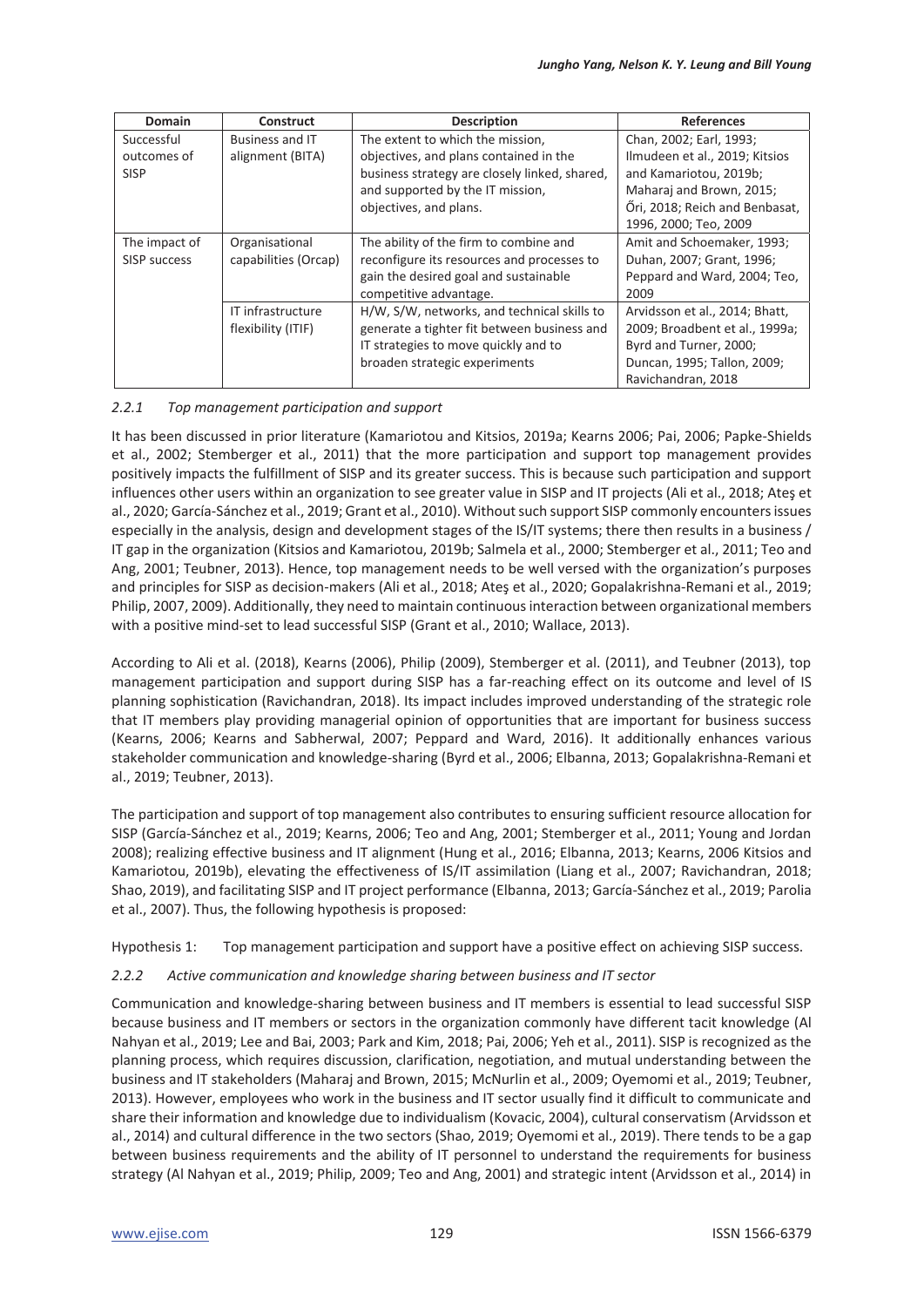the organization. Thus, communication and knowledge-sharing between business and IT sectors during SISP are essential to realizing organizational strategic and operational objectives (Peppard et al., 2014; Segars and Grover, 1999; Yeh et al. 2011).

Communication and knowledge-sharing normally encourages organizations to improve collaboration (Byrd et al., 2006; Ilmudeen et al., 2019; Lee and Bai, 2003; Lee and Chen, 2019; Park and Kim, 2018; Teubner, 2013), creation of intra-organizational linkages (Hatzakis et al., 2005; Pai, 2006), and understanding the current business and IT environment between their various members (Maharaj and Brown, 2015; Peppard and Ward, 2016). Further, it helps organizational members achieve mutual trust and credibility of IT (Oyemomi et al., 2019; Philip, 2007, 2009, Wallace, 2013) and diminishes costs and risks (Al Nahyan et al., 2019; Pai, 2006; Segars and Grover, 1999; Yeh et al., 2011). Effective communication and knowledge sharing between business and IT sectors plays an important role in facilitating the quality of SISP and the level of SISP success (Byrd et al., 2006; Lee and Bai, 2003; Pai, 2006; Teubner, 2013; Yeh et al., 2011) based on the achievement of effective business and IT alignment (Carrillo et al., 2019; Shao, 2019; Gutierrez et al., 2009; Ilmudeen et al., 2019; Maharaj and Brown, 2015; Pai, 2006; Reich and Benbasat, 2000). Therefore, the following hypothesis is proposed:

Hypothesis 2: Active communication and knowledge-sharing between business and IT sectors has a positive effect on achieving SISP success.

#### *2.2.3 Consideration of the internal and external environment*

Business and IT activities of an organization are commonly measured and prioritised by their internal and external environmental changes and opportunities (Ali et al., 2018; Globocnik et al., 2020; Kamariotou and Kitsios, 2019b; Kitsios and Kamariotou, 2019a; Mirchandani and Lederer, 2012; Newkirk et al., 2008; Sabherwal et al., 2019; Spil et al., 2010). The internal environments important to consider during SISP encompass organizational culture and size, and its business objectives, resources, strategies, and structures (Earl, 1993; Hung et al., 2016; McNurlin et al., 2009; Peppard and Ward, 2016; Silvius and Stoop, 2013) as well as IS/IT related budget and skills, IT infrastructure, and maturity (Kannabiran and Sundar, 2011; Lientz, 2010; Wallace, 2013). The external environments essential for SISP include competitors' actions, customer preferences, supplier trends, and economic climate (Chi et al., 2005; Kannabiran and Sundar, 2011; Piccoli, 2008). IT trends and opportunities and the use of IT by competitors and suppliers also impacts (Hung et al., 2016; King, 2009; Newkirk and Lederer 2007; Salmela et al., 2000). Therefore, organizations need to consider and understand complex relationships between internal and external environments for SISP to be successful (Bechor et al., 2010; Chi et al., 2005; Globocnik et al., 2020; Kamariotou and Kitsios, 2019b; Kitsios and Kamariotou, 2019a; Spil et al., 2010; Teubner, 2013). This is because the internal and external business-IT environments influence significantly both the direction and pace of SISP in its strategic use of IT (Chi et al., 2005; Gottschalk, 2007; Newkirk et al., 2008; Peppard and Ward, 2016; Sabherwal et al., 2019; Salmela et al., 2000).

Proper consideration of the internal and external environments during SISP helps organizations recognize the impact of business and IT changes and opportunities. By so doing enables a better more strategic response to business and IT objectives (Chi et al., 2005; Earl, 1993; Newkirk et al., 2008; Teubner, 2013). The importance of considering the environmental factors in SISP is related to improving organizations' impact particularly on the global business markets, dealing effectively with the speed business is changing (Kannabiran and Sundar, 2011; Gottschalk, 2007; Grant et al., 2010; Peppard and Ward, 2016). Prior studies have argued that the more comprehensive SISP is conducted in internal and external environments where uncertainty prevails the likelier it will be successful (King, 2009; Mirchandani and Lederer, 2012; Newkirk and Lederer, 2007; Sabherwal et al., 2019; Silvius and Stoop, 2013; Spil et al., 2010; Teubner, 2013). Furthermore, it enables organisations to improve effective business and IT alignment (Chi et al., 2005; Hung et al., 2016; Globocnik et al., 2020; Kamariotou and Kitsios, 2019b; Kitsios and Kamariotou, 2019a; Newkirk and Lederer, 2006; Newkirk et al., 2008; Tai et al., 2019) and as a result sustain a superior performance (Merali et al., 2012; Newkirk et al., 2008; Peppard and Ward, 2004; Sabherwal et al., 2019; Salmela et al., 2000; Teubner, 2013). Thus, the following hypothesis is proposed:

Hypothesis 3: Consideration of the internal and external environments has a positive effect on achieving SISP success.

#### *2.2.4 Appropriate resource allocation for SISP*

Resources needed for SISP typically include people (Lientz, 2010; Piccoli, 2008; Tai et al., 2019; Teubner, 2013), financial resources (Cassidy, 2006; Spil et al., 2010; Wallace, 2013), IT-related resources, such as network support, application, hardware/software support, system operations and security services (Jorfi et al., 2017;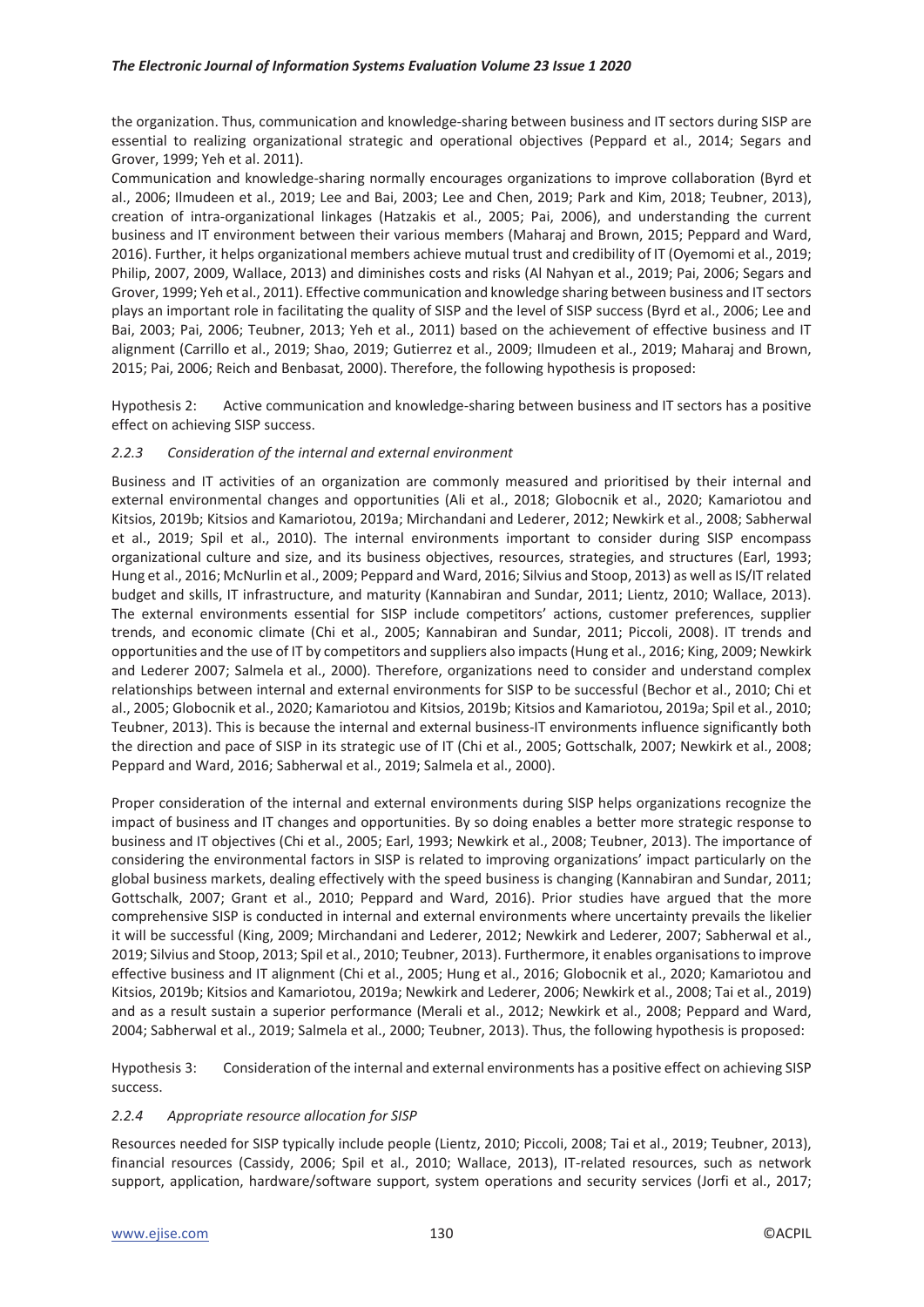Lientz, 2010; Newkirk and Lederer, 2007) and adequate scheduling time for SISP (Gerow et al., 2016; Papke-Shields et al., 2002; Peppard and Ward, 2016). Appropriate allocation of resources during SISP is vital to maintain and support the organization's overall activities and strategies (Arvidsson et al., 2014; McNurlin et al., 2009; Piccoli, 2008). If organizations lack the necessary resources in SISP, it leads to delaying or slowing down the progress of strategy implementation (Lientz, 2010; Peppard and Ward, 2016).

Appropriate resource allocation helps organizations realize successful SISP based on effective business and IT planning (Cassidy, 2006; Samaha and Baki, 2009; Teubner, 2013). It also enables achieving improved alignment of business and IT goals and strategies (Gerow et al., 2016; Jorfi et al., 2017; Newkirk and Lederer, 2007; Shao, 2019; Wallace, 2013), which results in obtaining sustainable organizational performance and competitive advantage (Bechor et al., 2010; Merali et al., 2012; Peppard and Ward, 2016). This creates value for customers to be able to differentiate themselves from competitors (Arvidsson et al., 2014; Grant et al. 2010). Building on the above, the following hypothesis is proposed:

Hypothesis 4: Appropriate resource allocation has a positive effect on achieving SISP success.

#### *2.2.5 Performing organizational learning*

Organizational learning is defined as a change in the organization's knowledge that occurs as a function of experience (Argote and Miron-Spektor, 2011). Organizational learning is also viewed as a set of processes in which members of an organization improve behavior through better knowledge acquisition and understanding (Carrillo et al., 2019; Govuzela and Mafini, 2019; Park and Kim, 2008). Organizations in the current rapidly changing business environment are concerned with learning complex planning and systems to enhance effective decision-making, and to find ways to understand the behavior of the planning and systems (Grant et al., 2010; Rainey, 2010). Further, SISP and IT-related tasks in an organization are accompanied by a large investment in formal organizational learning (Grover and Segars, 2005; Olfman and Pitsatorn, 2000; Otim et al., 2009). During the SISP, the main objective of organizational learning is to enable the members of an organization to consider existing tasks and execute new tasks effectively, thus, to increase their quality of work (Govuzela and Mafini, 2019; Sharma and Yetton, 2007). It also helps organizational members to recognize changes in the external environment and the expected solutions to potential issues (Otim et al., 2009). Therefore, organizational learning is regarded as a factor for successful SISP (Grover and Segars, 2005; Otim et al., 2009; Teubner, 2013; Wang and Tai, 2003).

Through organizational learning, organizations judge the merits and risks of SISP and proposed IT projects as well as create concrete procedures for measuring the effectiveness of the plan (Argote and Miron-Spektor, 2011; Peppard and Ward, 2016; Sharma and Yetton 2007). It also facilitates the role knowledge and knowledge-based processes by gathering, storing, analyzing, synthesizing and using the organization's information effectively, thus improving better communication and knowledge sharing (Govuzela and Mafini, 2019; Grover and Segars, 2005; Pai, 2006; Palanisamy, 2005). SISP is viewed as a learning process by integrating the organization's capability into its strategy (Otim et al., 2009; Teubner, 2013; Wang and Tai, 2003). Organizational learning experienced in SISP results in improved ability to align business and IT objectives and strategies (Merali et al., 2012; Newkirk and Lederer, 2007), the collaboration between business and IT members (Grover and Segars, 2005; Newkirk and Lederer, 2006; Park and Kim, 2008), and anticipate and adapt to organizational and environmental changes (Otim et al., 2009; Peppard and Ward, 2016). One of the key outcomes in organizational learning is to realize organizational performance based on the progress of IT capabilities and competencies (Govuzela and Mafini, 2019; Grant et al., 2010; Grover and Segars, 2005; Lin and Hsu, 2010; Peppard and Ward, 2004). Furthermore, Park and Kim (2018) have identified that organizational learning as a planning process leads to business change by impacting relationships, strategies, vision as well as by overcoming and solving systemic issues. It also enables organizations to increase their value through innovation (Park and Kim, 2018). Thus, the following hypothesis is proposed:

Hypothesis 5: Performing organizational learning has a positive effect on achieving SISP success.

## **2.3 SISP Success**

Prior literature has argued that if organizations focus on considering the effect and importance of factors necessary for undertaking SISP, they are more likely to ensure a greater level of SISP success by attaining improved alignment of business and IT purposes and strategies (Earl, 1993; Grover and Segars, 2005; Hung et al., 2016; Ilmudeen et al., 2019; Karanja and Patel, 2012; Kitsios and Kamariotou, 2019b; Newkirk and Lederer,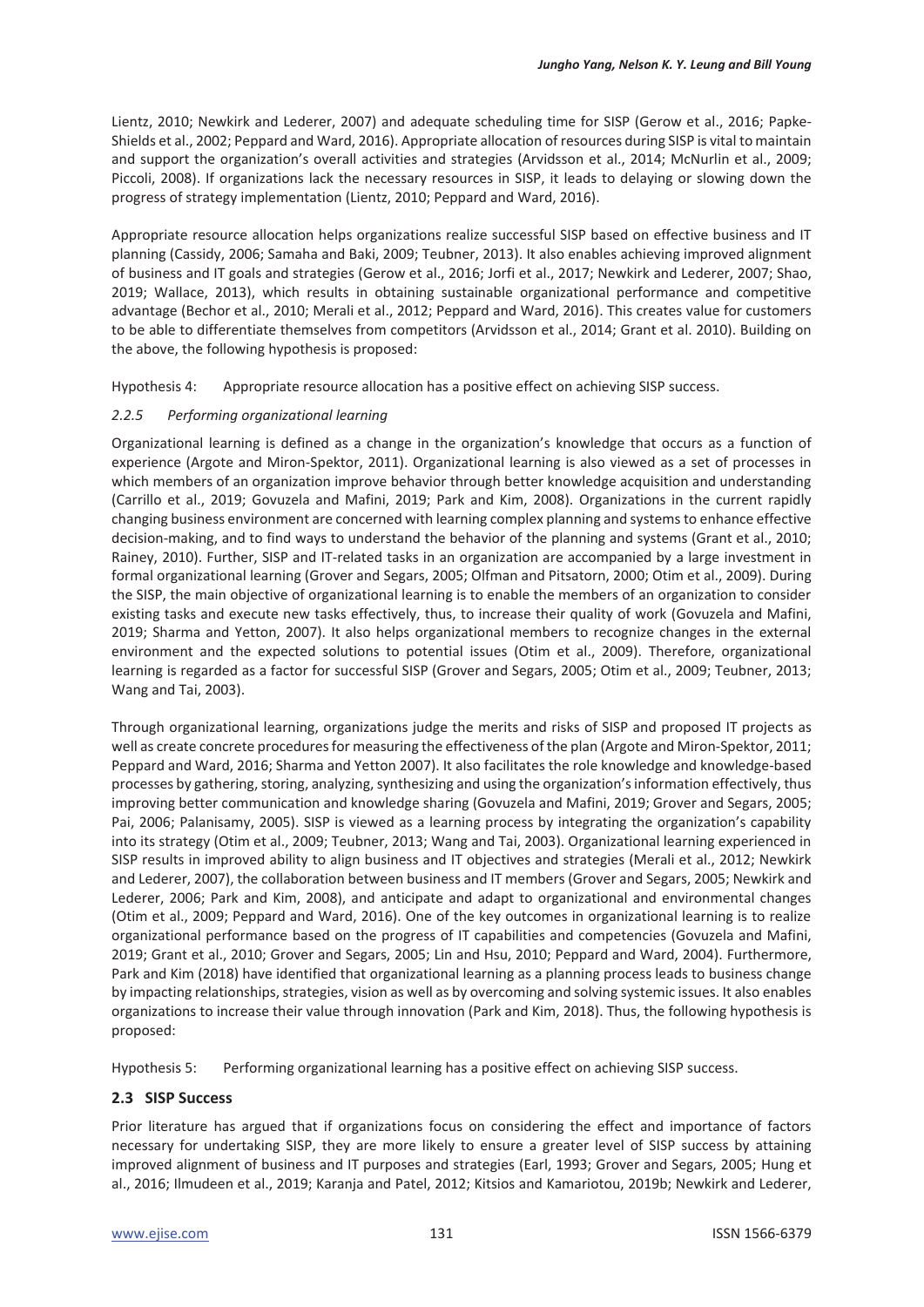2007; Otim et al., 2009; Papke-Shields et al., 2002; Reich and Benbasat, 2000; Silvius and Stoop, 2013; Teo, 2009). Business and IT alignment is defined as the extent to which the organization's IT goals, mission and plans support the organization's business strategy (Reich and Benbasat, 1996). It also refers to the alignment of IT infrastructure, goals, strategies, and processes with that of the organization (Karpovsky and Galliers, 2015; Tai et al., 2019; Teo, 2009).

As the key objective of SISP, business and IT alignment enable organizations to sustain long-term performance and competitive advantage, such that they realize business success (Earl, 1993; Grover and Segars, 2005; Ilmudeen et al., 2019; Kamariotou and Kitsios, 2019b; Karpovsky and Galliers, 2015; Hirschheim and Sabherwal, 2001; Merali et al., 2012; Őri, 2018). Several prior works of literature have also attested to SISP success being measured by how effective business and IT alignment is achieved (Grover and Segars, 2005; Kamariotou and Kitsios, 2019a,b; Kearns and Sabherwal, 2007; Maharaj and Brown, 2015; Newkirk and Lederer, 2006; Reich and Benbasat, 2000; Segars and Grover, 1998; Silvius and Stoop, 2013; Teo, 2009).

Business and IT alignment enable organizations to achieve success (Arvidsson et al., 2014; Kearns and Sabherwal, 2007; Preston and Karahanna, 2009; Merali et al., 2012) through providing an effective basis for making decisions on organizational resources (Hung et al., 2016; Kannabiran and Sundar, 2011; Peppard and Ward, 2004; Shao, 2019) and strategic opportunities (Duhan, 2007; Peppard et al., 2014; Tai et al., 2019). If business and IT are aligned in their key processes, the organization is more likely to ensure a flexibility to react to new opportunities and increase the business value of its IT investments (Govuzela and Mafini, 2019; Liang et al., 2017; Preston and Karahanna, 2009; Tallon, 2007, 2009; Teo and Ang, 2001). Business and IT that positively aligns leads to achieving improved organizational performance and competitive advantage (Byrd et al., 2006; Duhan, 2007; Earl, 1993; Hung et al., 2016; Ilmudeen et al., 2019; Lee et al., 2008; Merali et al., 2012; Őri, 2018; Reich and Benbasat, 2000; Schwarz et al., 2010; Tai et al., 2019; Tallon, 2009). Thus, business and IT alignment is a critical component for successful SISP.

# **2.4 The Outcome of SISP Success**

SISP success based on improved business and IT alignment enables organizations to facilitate business value and their competitive position by improving and sustaining capabilities and flexibility of key business and IT processes (Arvidsson et al., 2014; Duhan, 2007; Liang et al., 2017; Peppard and Ward, 2004; Preston and Karahanna, 2009; Tallon, 2007, 2009). Therefore, the outcome of SISP success in organizations is closely associated with delivering improved organizational capabilities and IT infrastructure flexibility.

## *2.2.6 Organizational Capabilities*

Prior literature (Peppard and Ward, 2004; Peppard et al., 2014; Segars and Grover, 1998) has claimed that successful outcomes from SISP encourages organizations to improve overall capabilities such as problem identification, environmental scanning, and an ability to react to change (Duhan, 2009; Earl, 1993; Grant et al., 2010; Merali et al., 2012). Organizational capabilities refer to a firm's capacity to combine and deploy resources, including financial and physical assets (i.e., property, plant and equipment, and human capital), knowhow and information-based processes of the firm to gain the desired goal and sustained competitive advantage (Amit and Schoemaker, 1993). Organizational capabilities from earlier IS/IT related literature demonstrates the progress of organizational knowledge and processes (Doherty and Terry, 2009; Grant et al., 2010; Reich and Benbasat, 2000) as well as the interaction and optimization of business-IT investment and resources (Duhan, 2007; Grover and Segars, 2005; Merali et al., 2012; Peppard et al., 2014; Tai et al., 2019). In addition, Arvidsson et al. (2014), Őri (2018) and Tai et al. (2019) have discussed that business and IT alignment with a strategic objective encourages organizations to fulfill successful SISP by improving overall capabilities that the organization is keen to achieve. This indicates that SISP's success by aligning business strategies with IT strategies is anticipated to improve organizational capability. Based on the above argument, the following hypothesis is proposed.

Hypothesis 6: SISP's success has a positive effect on improving organizational capabilities.

## *2.2.7 IT Infrastructure Flexibility*

IT infrastructure flexibility is defined as the ability of IT infrastructure, including hardware, software, networks, technical skills and IT adaptability to easily and quickly scale and evolve in accordance with the needs of the market (Byrd and Turner, 2000) and to generate tighter fit between business and IT strategy (Tallon, 2009). Roberts and Grover (2012) have identified that an organization's IT infrastructure allows it to perceive and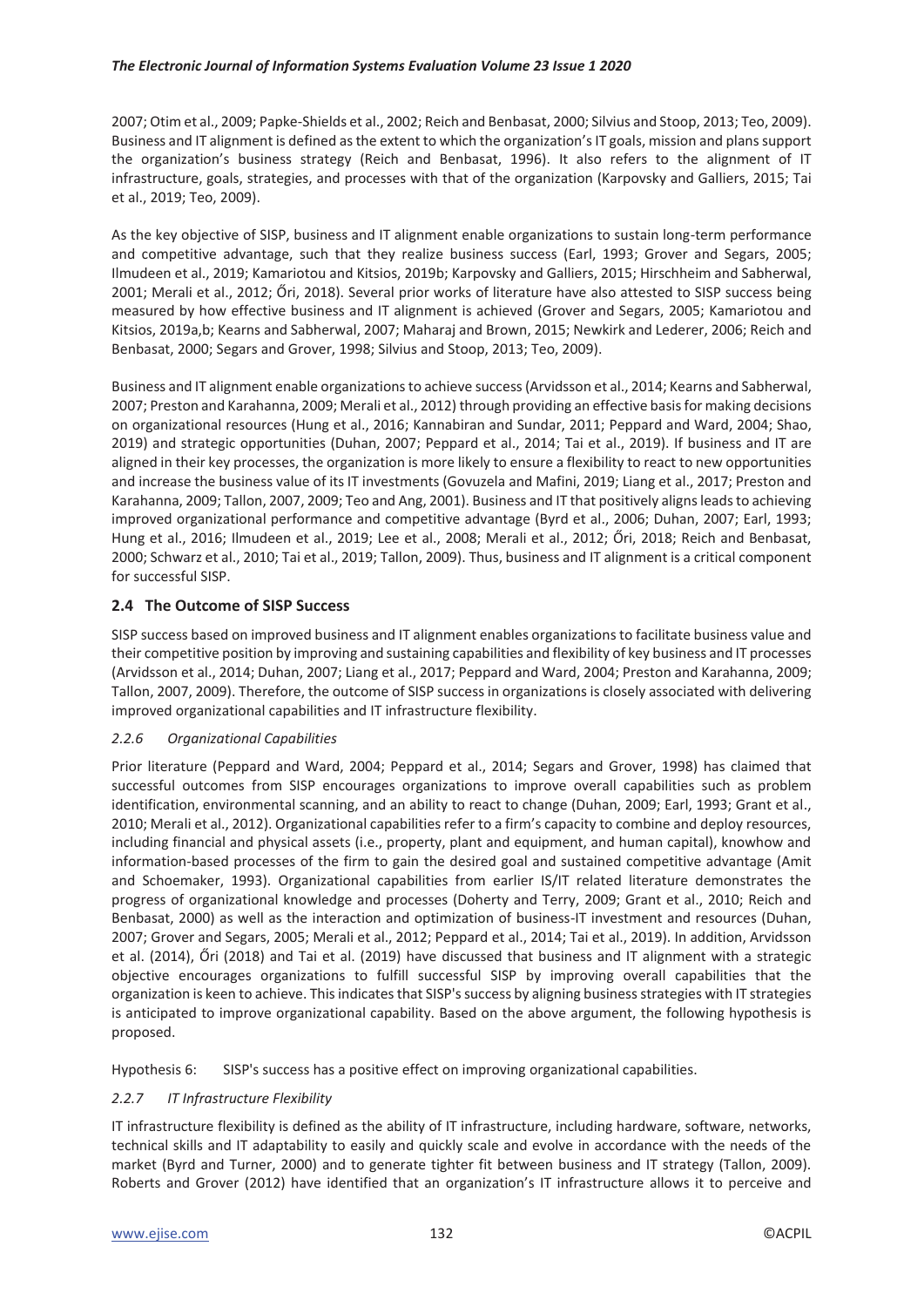respond to customer needs and requirements effectively, thus enhancing its agility. A flexible IT infrastructure enables organizations to link with business affiliates easily and allow organizations to proactively and quickly utilize informational resources, such as IS/IT applications and tools, thereby improve synergy between business and IT (Ravichandran, 2018).

Efficient planning of IT and business processes enables organizations to flexibly structure their IT infrastructure to effectively prepare for environmental changes occurring inside and outside the company and create IT based business innovation (Ravichandran, 2018). SISP success enables organizations to improve the flexibility of their IT infrastructure (Eisenhardt and Martin, 2000; Palanisamy, 2005; Tallon, 2009). Zwass (2009) has also argued that it is critical for organizations to recognize that IT infrastructure needs to be planned with flexibility at the planning stage to support business operation efficiency. Organizations with flexible IT infrastructure are able to secure both diversity in strategic responses and rapid shifts from one strategy to another (Eisenhardt and Martin, 2000; Govuzela and Mafini, 2019; Palanisamy, 2005) through considering internal and external business-IT environments (Kearns and Lederer, 2003; Peppard and Ward, 2016). Thus, a flexible IT infrastructure also enables organizations to connect with business affiliates easily and allows effective utilization of informational resources and tools (Griffith, 2011; Ravichandran, 2018; Shao, 2019).

The key SISP objective of organizations is particularly to merge speed with flexibility by reacting swiftly to changing business drivers to capture strategic results (Lutchman, 2012; McNurlin et al., 2009). Based on the attainment of IT infrastructure flexibility in SISP, increased change and uncertainty in organizations will be decreased, and the risks of being hampered by rigidity minimized. It will transform IT into an enabler of change rather than an inhibitor (Tallon, 2009). Furthermore, there is a positive relationship between IT infrastructure flexibility and business and IT alignment with successful SISP (Arvidsson et al., 2014; Jorfi et al., 2017; Ravichandran, 2018; Tallon, 2009). The construction of the IT infrastructure based on business and IT alignment quickly adapts to rapid business and IT changes as well as enables effective management of corporate IT assets and the creation of long-term business value (Griffith, 2011; Govuzela and Mafini, 2019; Ilmudeen et al., 2019; Liang et al., 2017; Shao, 2019). Therefore, the following hypothesis is proposed:

Hypothesis 7: SISP's success has a positive effect on improving IT infrastructure flexibility.

# **3. Research Model**

From the literature review discussed above, this study proposes a research model to illustrate and test the relationship between facilitators and the outcome of SISP success as presented in Figure 1.



**Figure 1**: The Research Model

Consideration of the examined facilitators enables organizations to conduct SISP successfully. The more organizations consider potential facilitators, the greater likelihood they will realize SISP success through attaining business and IT alignment. Thus, the hypotheses 1 to 5 are proposed and each hypothesis has a positive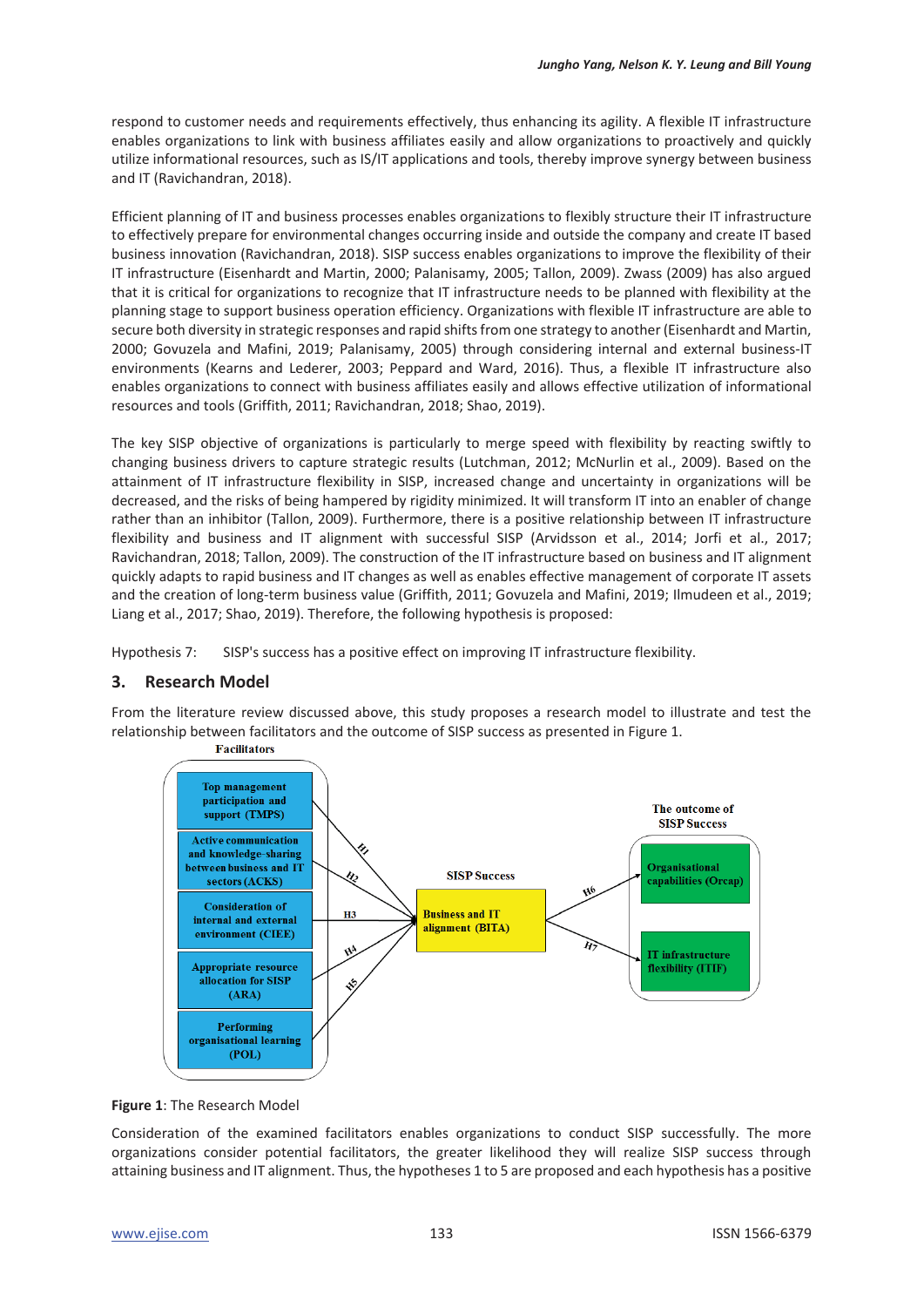effect upon business and IT alignment that is the dimension of SISP success. If organizations undertake SISP successfully, they are more likely to facilitate capabilities of business and IT processes and structures by adequately combining, optimizing and renewing them (Duhan, 2007; Grant et al., 2010; Merali et al., 2012; Peppard et al., 2014). SISP success also enables organizations to realize the flexibility of IT infrastructure for securing diversity in strategic responses as well as for reacting and responding swiftly for strategic results (Arvidsson et al., 2014; Lutchman, 2012; McNurlin et al., 2009; Palanisamy, 2005; Ravichandran, 2018). Based on the successful outcome of SISP, organizations are more likely to facilitate organizational performance and enhance their competitive advantage (Avison et al., 2004; Byrd et al., 2006; Hung et al., 2016; Lee et al., 2008; Merali et al., 2012; Peppard et al., 2014; Peppard and Ward, 2016).

# **4. Research Methodology**

This paper identifies facilitators for achieving successful SISP and their impact as well as investigates the relationship between SISP facilitators and the outcome of SISP success. This study employs a positivist quantitative study with data collection achieved via a survey and statistical analysis of data to answer the research questions, test the hypotheses, and validate the research model. There are two main reasons for adopting the quantitative approach. First, a quantitative approach tests the relationship between variables with the use of numeric data. Second, the quantitative approach allows collecting data from a larger sample to be able to generalize the results of testing the proposed theories to a larger population (Creswell, 2009; Hair et al., 2010).

The quantitative data analysis is Structural Equation Modelling (SEM) via AMOS, which is regarded as a family of statistical techniques allowing the researchers to test multivariate models by the analysis of covariance structures (Anderson and Gerbing, 1988; Hair et al., 2010). SEM is appropriate for data analysis in this study for several reasons. Firstly, SEM allows researchers to hypothesize a research framework with a series of causal relationships among multiple variables and to validate such relationships at the same time. Secondly, SEM can estimate the relationship between the latent variables that are available in the research model (Hair et al., 2010). Therefore, based on the SEM analysis, the relationship between SISP facilitators and the outcome of SISP success is analyzed.

The survey instrument was designed to collect data from business managers and IT managers who have experience with SISP in large South Korean organizations. Further, according to a number of government reports in South Korea (NIA, 2017; NIPA, 2012), there are gaps between large to small and medium enterprises (SMEs) in the overall level of IT diffusion and use, SISP introduction, IT investment, along with the scale of IT departments and CIO positions.

The sample for the survey consisted of the 'top 1000 company ranking' in South Korea based on total sales and assets from the database of KORCHAMBIZ, which is managed by the Korea Chamber of Commerce and Industry (KCCI). The survey tool was made up of questions with a five-point Likert scale to establish the importance of each issue. The questionnaire was translated from English into Korean to ensure South Korean respondents understood the questions easily to be able to respond (Douglas and Craig, 2007).

Before the main survey, a pilot study was undertaken with 13 managers from eight South Korean organizations. It helped confirm the internal consistency of the measuring instrument ensuing Cronbach's Alpha test. The alpha value between 0.8 and 0.9 is normally considered as a high level of reliability (Hair et al., 2010). The alpha for all constructs was more than 0.8 as presented in Table 2, which confirmed that the internal reliability of the questionnaire was acceptable and reliable for distributing for the main survey and conducting further statistical analysis.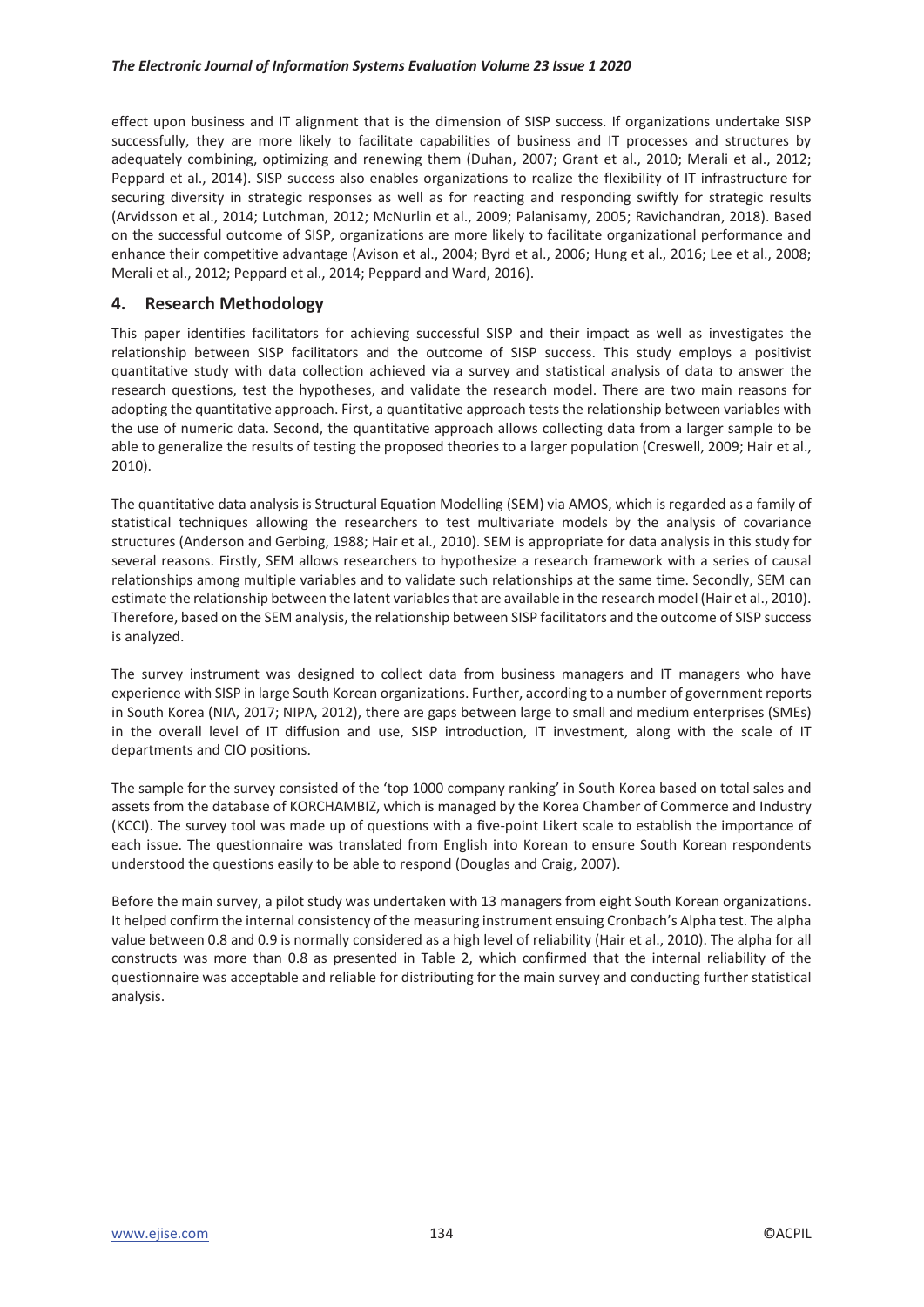| <b>Constructs</b> | No. of Items | <b>Means</b> | <b>Cronbach's Alpha</b> |
|-------------------|--------------|--------------|-------------------------|
| <b>TMPS</b>       | 6            | 3.567        | .853                    |
| <b>ACKS</b>       | 7            | 3.514        | .889                    |
| <b>CIEE</b>       | 4            | 3.275        | .840                    |
| ARA               | 4            | 3.375        | .851                    |
| <b>POL</b>        | 5            | 3.220        | .887                    |
| <b>BITA</b>       | 5            | 3.550        | .913                    |
| Orcap             |              | 3.513        | .890                    |
| <b>ITIF</b>       | 6            | 3.383        | .857                    |

**Table 2:** The Reliability Test Result using Cronbach's Alpha

The translated questionnaire with survey description was then printed out and forwarded by post to business and IT managers in 700 organizations. A total of 250 responses (118 business managers and 132 IT managers) were received with a response rate of 35.7%. The highest percentage of the respondents' industry was manufacturing (55.4%), followed by banking, finance and insurance (8.8%), construction (7.2%), cargo, logistics, and transport (5.6%), electricity, electronics, IT and telecommunications (8.4%), services (7.6%) and wholesale and retail trade (8%) as shown in Figure 2. The collected data was stored and screened by using SPSS statistics for addressing the missing values, outliers, kurtosis and skewness.



**Figure 2:** The Summary of the Survey Respondents', Positions and Industries that Participated

# **5. Data Analysis and Results**

The SEM analysis is commonly conducted in two steps, namely, developing and validating a measurement model as well as testing and validating a structural model (Hair et al., 2010). SEM uses confirmatory factor analysis (CFA) for assessing the measurement model. Assessing the measurement model by using CFA examines how well the measurement variable used to measure the theoretical constructs represent the theoretical construct (Hair et al., 2010). Before the CFA, exploratory factor analysis (EFA) all research constructs were satisfied with the applicability criteria (the Kaiser-Meyer-Olkin measure of Sampling Adequacy (KMOMSA) was more than 0.90, Bartlett's Test of Sphericity (BTOS) was 0 and Eigenvalues was greater than 1.

In the CFA, a one-factor congeneric model for each construct was first conducted to investigate and specify the fitness of the full measurement model. The overall fitness of the measurement model is then assessed via goodness-of-fit (GOF) indices. In this study, the Normed chi-square (χ2/df), the goodness of fit index (GFI), the comparative fit index (CFI), the Tucker-Lewis Index (TLI), the Root mean square error of approximation (RMSEA) and the Standardized RMR (SRMR) were used for assessing the fitness of the congeneric model, following the recommendation of Hair et al. (2010). If the congeneric model does not properly meet the requirements, respecifying the congeneric measurement model to improve the fitness was undertaken by the consideration of the standard factor loading (SFL) of each item of the measurement variables, standard residuals and modification indices (Hair et al., 2010). Following this criterion, a few measurement items were deleted from the congeneric models. The constructs of the full measurement model were then modified to reflect the modifications done in those congeneric measurement models.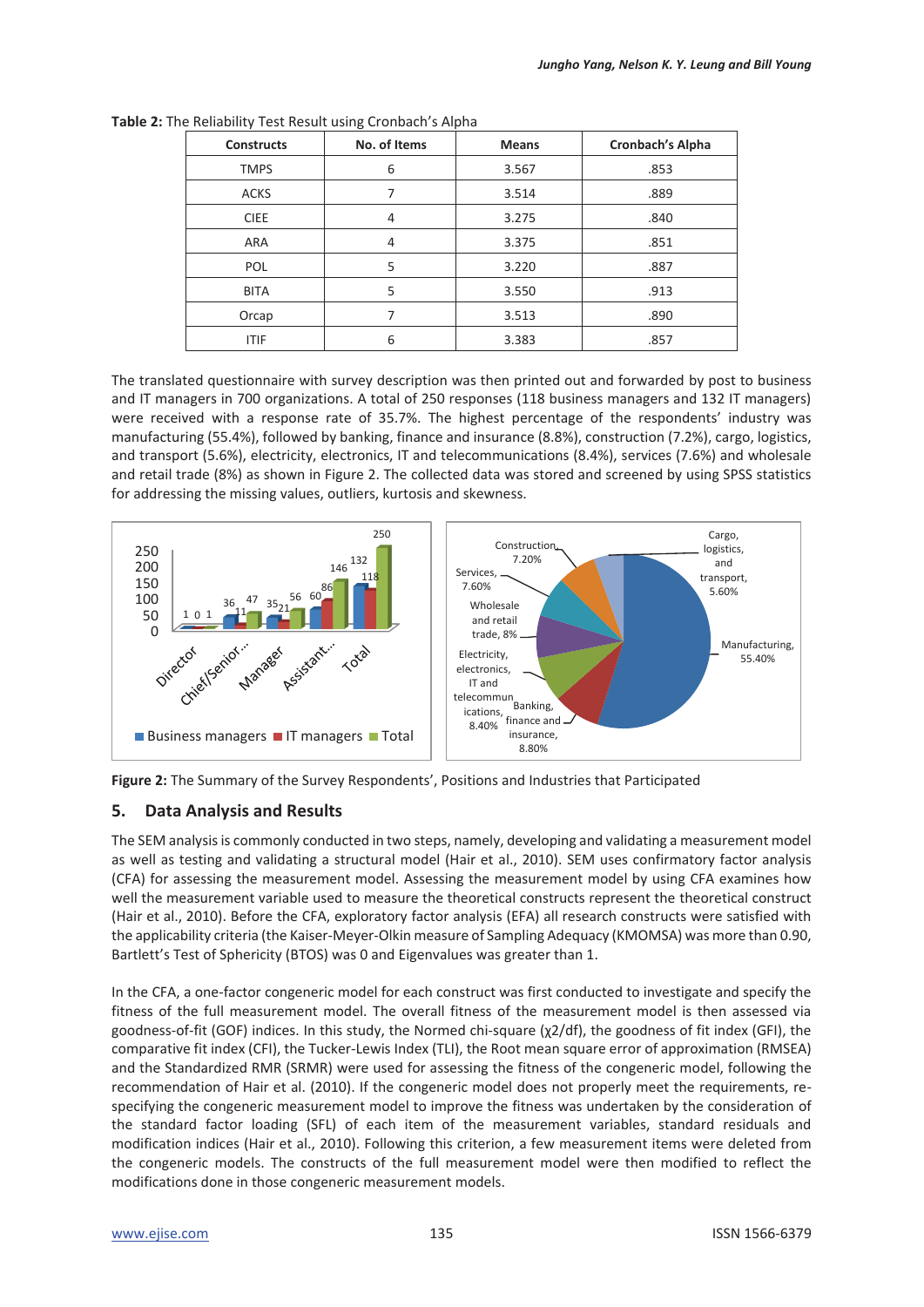To determine the cause of the misfit, the standardized residual covariance and the modification indices were scrutinized for the constructs. Based on the re-examination and re-specification of the constructs based on the standardized residual covariance and the modification indices, one item in the TMPS, ACKS, POL, BITA, Orcap, and ITIF construct was deleted, and the residuals of the eCIEE1 and eCIEE2, and eARA1 and eARA3 were correlated. After that, the GOF statistics values on one factor congeneric model of all constructs were satisfied with the acceptable ranges as shown in Table 3.

| Construct (deleted item(s))    | $\chi^2$ /df | <b>GFI</b> | <b>CFI</b> | TLI   | <b>RMSEA</b> | <b>SRMR</b> |
|--------------------------------|--------------|------------|------------|-------|--------------|-------------|
| TMPS (TMPS item 2 deleted)     | 1.231        | 0.991      | 0.998      | 0.996 | 0.030        | 0.0167      |
| ACKS (ACKS item 6 deleted)     | 2.396        | 0.972      | 0.983      | 0.971 | 0.075        | 0.0277      |
| CIEE (no deletion by using MI) | 0.054        | 1.000      | 1.000      | 1.008 | 0.000        | 0.0011      |
| ARA (no deletion by using MI)  | 0.007        | 1.000      | 1.000      | 1.010 | 0.000        | 0.0006      |
| POL (POL item 4 deleted)       | 1.235        | 0.995      | 0.999      | 0.996 | 0.031        | 0.0152      |
| BITA (BITA item 1 deleted)     | 0.144        | 0.999      | 1.000      | 1.020 | 0.000        | 0.0057      |
| Orcap (Orcap item 1 deleted)   | 2.302        | 0.974      | 0.980      | 0.967 | 0.072        | 0.0295      |
| ITIF (ITIF item 2 deleted)     | 1.533        | 0.988      | 0.994      | 0.988 | 0.046        | 0.0232      |
| Recommended value              | < 3.00       | >0.95      | >0.95      | >0.95 | < 0.08       | < 0.08      |

**Table 3:** Goodness-of-fit Results for the Final Measurement Models

The convergent validity and the discriminant validity of the constructs were then calculated. The convergent validity is first undertaken to determine the degree to which the indicators of a construct converge. Three estimates, namely, the standardized factor loading (SFL), the average variance extracted (AVE), and the construct reliability (CR), were used to measure the convergent validity (Hair et al., 2010). The CR of 0.7 or higher of a construct is normally the acceptable value and an SFL of 0.6 or higher of an item indicates that the item converges on the construct (Hair et al., 2010). The CR and SFL value of all items in this study were above 0.7 and 0.6, thus they are considered as having convergent validity (Hair et al., 2010). According to a rule of thumb, the AVE of a construct should be at 0.5 or more to have a higher convergence (Hair et al., 2010). The convergent validity measures for the final constructs measured using CRs and AVEs are shown in Table 4. The Cronbach's Alpha for the constructs was also above 0.7 (the lowest Alpha value was 0.783 in BITSA), so the reliability of the instrument is adequate.

| <b>Constructs</b> | <b>CR</b> | <b>AVE</b> | No of items | <b>Items left</b> | Cronbach's Alpha |
|-------------------|-----------|------------|-------------|-------------------|------------------|
| <b>TMPS</b>       | 0.916     | 0.687      | 6           | 5                 | 0.884            |
| <b>ACKS</b>       | 0.934     | 0.704      | ⇁           | 6                 | 0.887            |
| <b>CIEE</b>       | 0.934     | 0.780      | 4           | 4                 | 0.910            |
| ARA               | 0.939     | 0.793      | 4           | 4                 | 0.828            |
| POL               | 0.886     | 0.662      | 5           | 4                 | 0.901            |
| <b>BITA</b>       | 0.886     | 0.661      | 5           | 4                 | 0.783            |
| Orcap             | 0.933     | 0.666      |             | 6                 | 0.871            |
| ITIF              | 0.908     | 0.664      | 6           | 5                 | 0.844            |

**Table 4:** Convergent Validity of the Constructs of the Final Measurement Model

The discriminant validity is then conducted to determine the distinction of the constructs from each other (Hair et al., 2010). The discriminant validity between the two constructs is determined by comparing the squared correlation between the constructs with the average variance extracted (AVE). According to Hair et al. (2010), the AVE of the constructs should be higher than the squared correlation for adequate discriminant validity. A summary of the discriminant validity of the constructs in the final measurement is described in Table 5.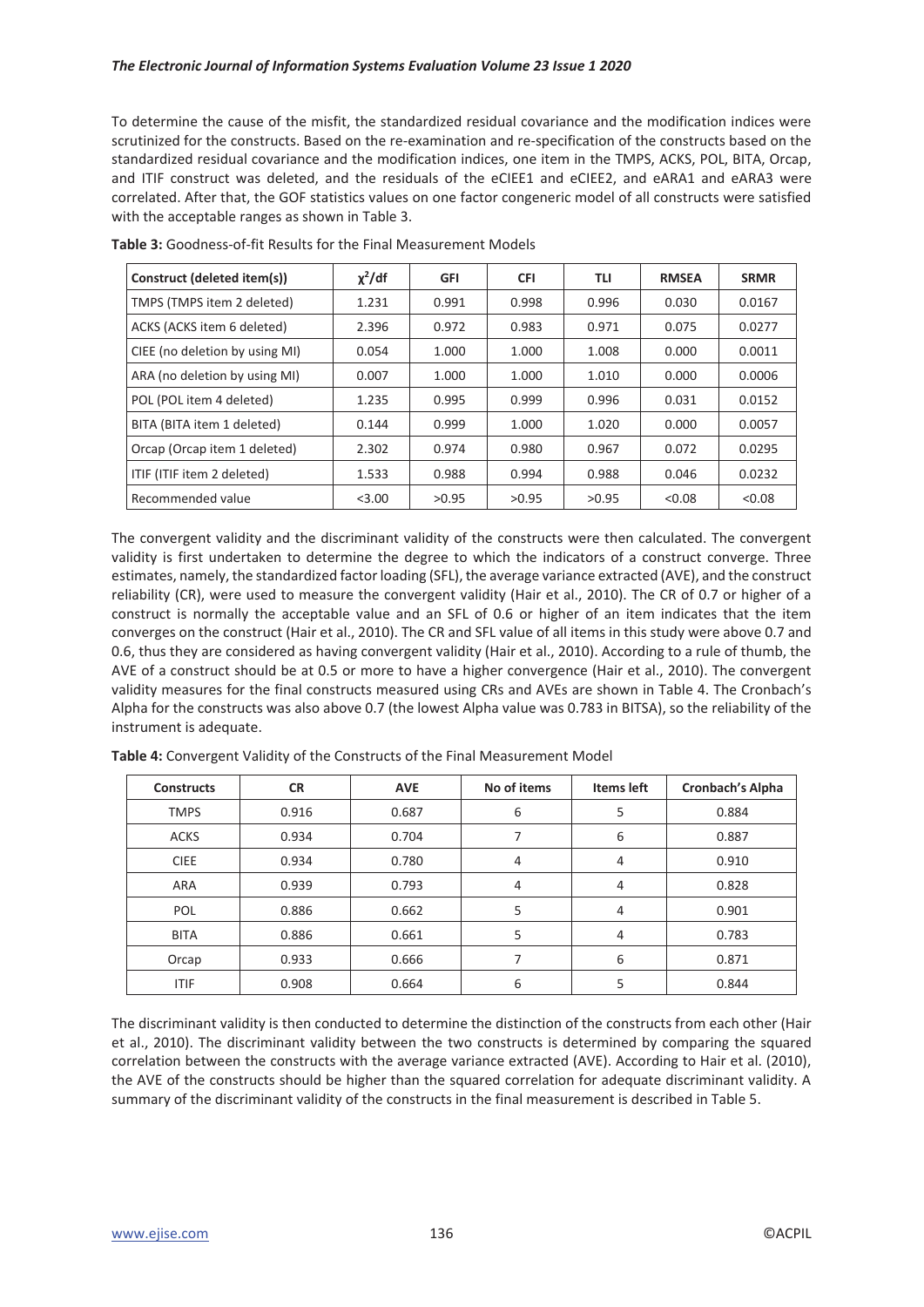|             | <b>TMPS</b> | <b>ACKS</b> | <b>CIEE</b> | ARA      | POL      | <b>BITA</b> | Orcap    | <b>ITIF</b> |
|-------------|-------------|-------------|-------------|----------|----------|-------------|----------|-------------|
| <b>TMPS</b> | $0.687*$    |             |             |          |          |             |          |             |
| <b>ACKS</b> | 0.320       | $0.704*$    |             |          |          |             |          |             |
| <b>CIEE</b> | 0.285       | 0.350       | $0.780*$    |          |          |             |          |             |
| ARA         | 0.358       | 0.436       | 0.436       | $0.793*$ |          |             |          |             |
| POL         | 0.341       | 0.454       | 0.506       | 0.601    | $0.662*$ |             |          |             |
| <b>BITA</b> | 0.181       | 0.240       | 0.230       | 0.205    | 0.188    | $0.661*$    |          |             |
| Orcap       | 0.439       | 0.264       | 0.158       | 0.204    | 0.241    | 0.491       | $0.666*$ |             |
| <b>ITIF</b> | 0.252       | 0.249       | 0.212       | 0.228    | 0.245    | 0.442       | 0.598    | $0.664*$    |

**Table 5:** Discriminant Validity of the Constructs in the Final Measurement Model (\*: AVE value)

By assessing the measurement model and obtaining an appropriate fitness of the measurement model, the structural model was developed and measured to test the proposed hypotheses and to reveal whether the dependence relationships specified in the model between constructs are valid (Hair et al., 2010) as presented in Figure 3. As shown in Table 6, the evaluation of the structural model reveals that H1, H2, H3, H6, H7 (shown in Bold) were supported. There is a hypothesis (H4 which is shown in italic with bold) that were a little out of the recommended acceptable range, but it was supported in p<0.1 level. However, H5 was not supported.

![](_page_12_Figure_4.jpeg)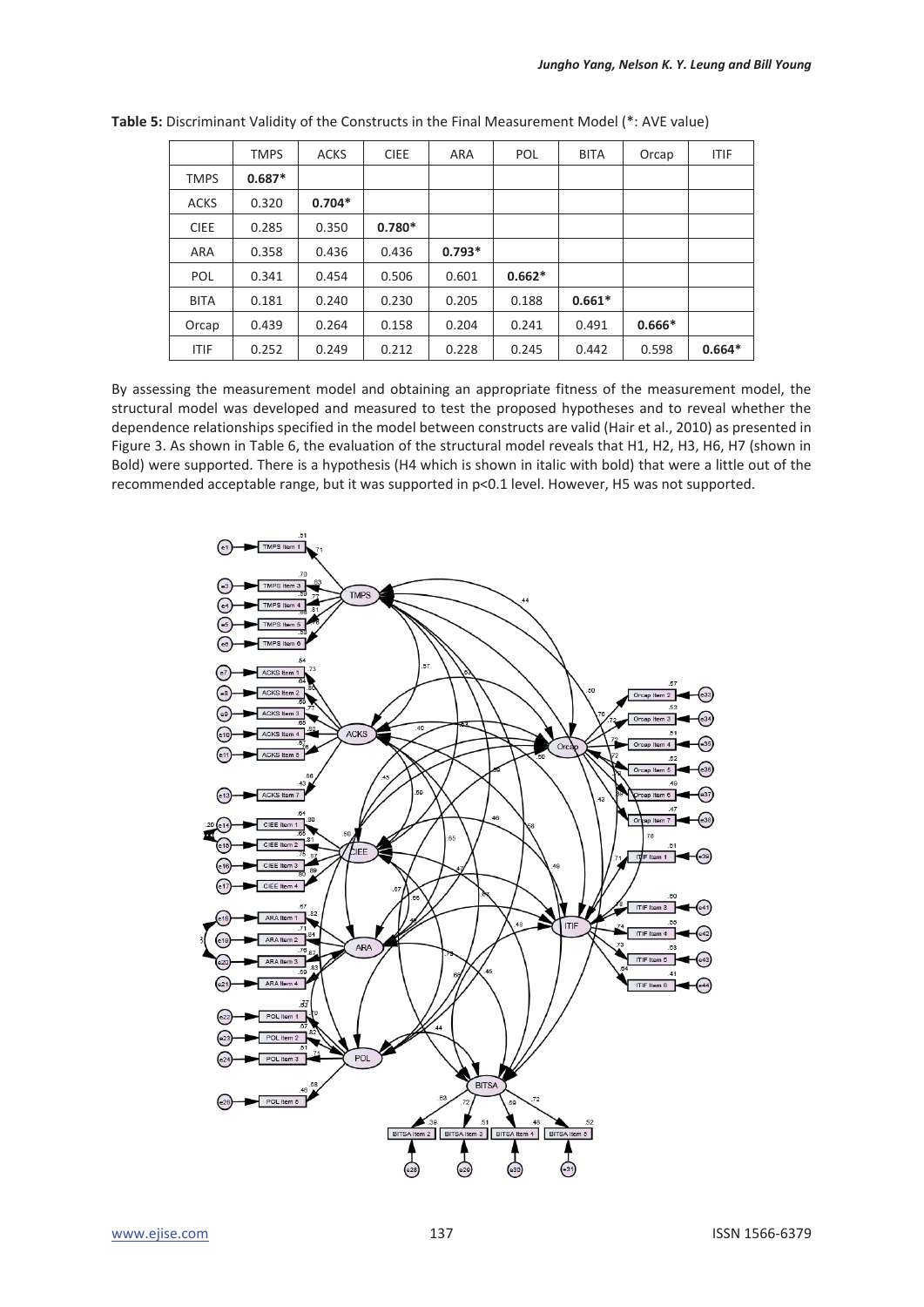![](_page_13_Figure_1.jpeg)

**Figure 3:** The Final CFA Measurement Model (Top) and the Structural Model (Down)

|                      | Support?     | p-value   | S.E  | Estimate | <b>Hypothesis</b> |  |
|----------------------|--------------|-----------|------|----------|-------------------|--|
|                      | Υ            | $.001***$ | .052 | .165     | H1                |  |
| *** indicates p<0.01 | Υ            | ***       | .065 | .236     | H <sub>2</sub>    |  |
| ** indicates p<0.05  | Υ            | $.003***$ | .040 | .121     | H <sub>3</sub>    |  |
|                      | Yes $p<0.1$  | $.073*$   | .045 | .081     | H4                |  |
| * indicates p<0.1    | N            | .115      | .052 | .082     | H <sub>5</sub>    |  |
|                      | Υ            | ***       | .123 | .862     | H6                |  |
|                      | $\mathbf{v}$ | ***       | .111 | .746     | H7                |  |

**Table 6**: The Result of Hypothesis Testing in the Structural Model

According to the result of the structural model, H1 (TMPS), H2 (ACKS), H3 (CIEE) and H4 (ARA) were facilitators that have a positive effect upon BITA with path coefficients of 0.165 (p<0.01), 0.236 (p<0.01), 0.121 (p<0.01) and 0.081 (p<0.1) respectively. This indicates that TMPS, ACKS and CIEE were significant at a 99% confidence interval, and ARA was significant at a 90% confidence interval. BITA as a dimension of SISP success also had a positive influence upon both Orcap (H6) and ITIF (H7) with path coefficients of 0.862 (p<0.01) and 0.746 (p<0.01), which were significant at a 99% confidence interval. Figure 4 shows the relationship between facilitators and the outcome of their success.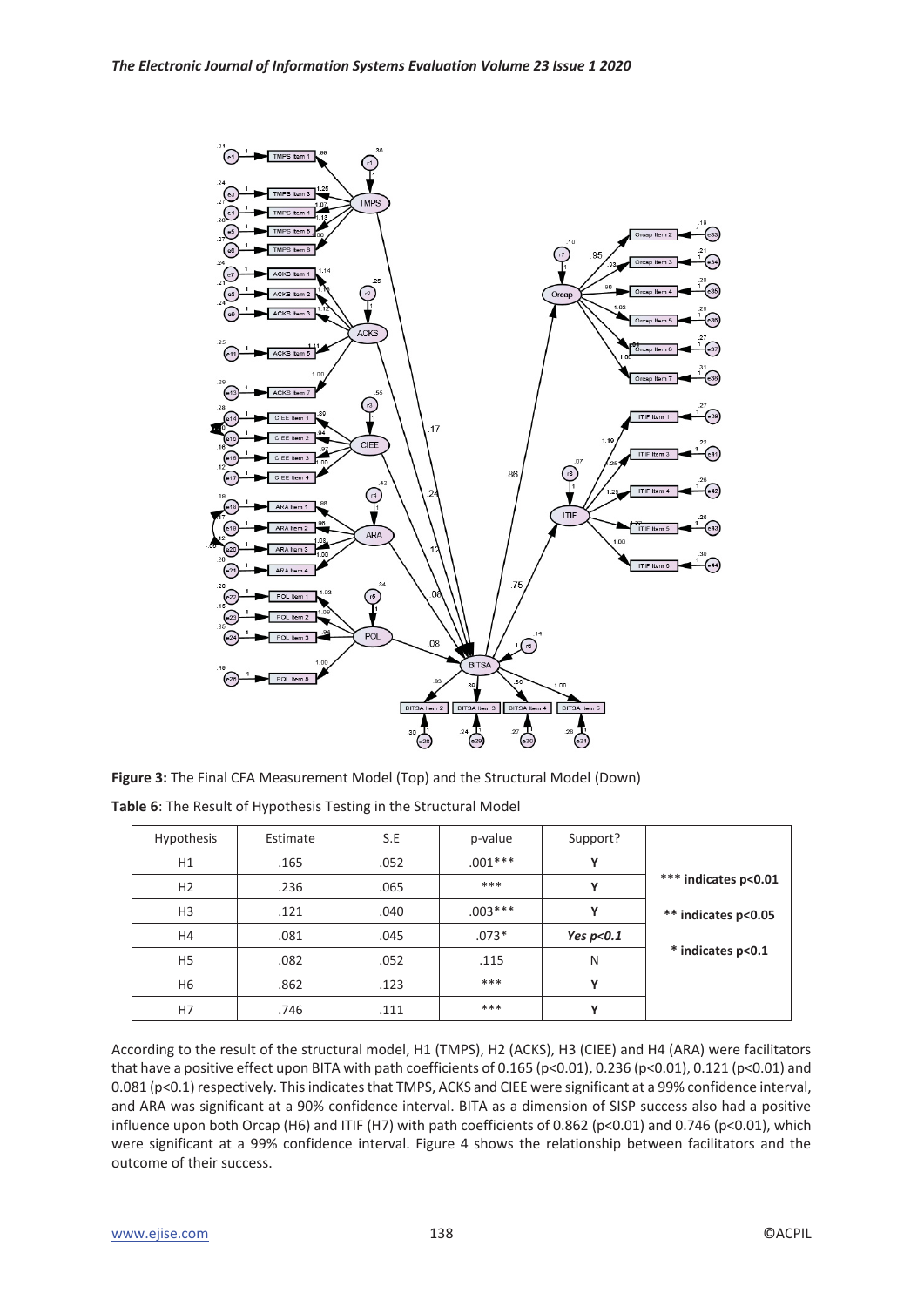![](_page_14_Figure_1.jpeg)

**Figure 4:** The Result of the Hypothesized Structural Model

#### **6. Discussion of Findings**

This study found that top management participation and support (p-value of .001\*\*\*), active communication and knowledge-sharing between business sectors and IT sectors (p-value of \*\*\*), consideration of internal and external environments (p-value of .003\*\*\*) and appropriate resource allocation for SISP (p-value of .073\*) are important facilitators that lead to realizing SISP success by improving the level of business and IT alignment in South Korean organizations. We confirmed the argument discussed by Peppard and Ward (2016) and Wallace (2013) that SISP's success is associated with a function of various factors.

Through the survey, we identified four factors as facilitators, including top management participation and support (Ali et al., 2018; Gopalakrishna-Remani et al., 2019; Kearns, 2006; Shao, 2019; Teubner, 2013); active communication and knowledge sharing between business and IT sectors (Arvidsson et al., 2014; Carrillo et al., 2019; Philip, 2009; Yeh et al., 2011); consideration of internal and external environments (Chi et al., 2005; Hung et al., 2016; Mirchandani and Lederer, 2012; Newkirk et al., 2008), and adequate resource allocation for SISP (Lientz, 2010; Samaha and Baki, 2009; Wallace, 2013). In addition, we confirmed that the four facilitators have a positive effect on business and IT alignment. This indicates that SISP's success based on improved business and alignment depends on how much top management participate, understand and support the SISP process (Elbanna, 2013; Kearns, 2006; Kitsios and Kamariotou, 2019b; Philip, 2009). Further, it depends on how actively internal members in an organization communicate and share their knowledge and opinions with each other (Gutierrez et al., 2009; Maharaj and Brown, 2015; Pai, 2006).

We identified the importance of considering internal and external environments as well as allocating appropriate resources to fulfill business and IT alignment for SISP success in South Korean organizations. This finding is in line with the extant literature where considering internal and external environments (Chi et al., 2005; Globocnik et al., 2020; Kamariotou and Kitsios, 2019b; King, 2009; Newkirk et al., 2008;Ravichandran, 2018; Sabherwal et al., 2019) and adequate resources allocation (Cassidy, 2006; Jorfi et al., 2017; Newkirk and Lederer, 2007; Peppard and Ward, 2016; Spil et al., 2010; Teubner, 2013) during SISP helps organizations better fulfill business and IT alignment. This suggests that the more South Korean organizations recognize the importance of internal and external environmental factors during SISP, the more likely they will realize improved levels of business and IT alignment.

However, we found from the survey that performing organizational learning is not a facilitator that positively influenced business and IT alignment in South Korean organizations (p-value of .115). This finding is in contrast with the IS/IT literature that has claimed organizational learning performed during SISP has a positive effect on SISP success (Merali et al., 2012; Newkirk and Lederer, 2007; Otim et al., 2009; Pai, 2006). Although organizational learning has continued to be a focus in SISP studies, an assessment of its success based on its impact has not been addressed in the studies on SISP (Otim et al., 2009; Peppard and Ward, 2004). The reason might be inferred from top management's poor understanding on the strategic use of IS/IT and the lack of human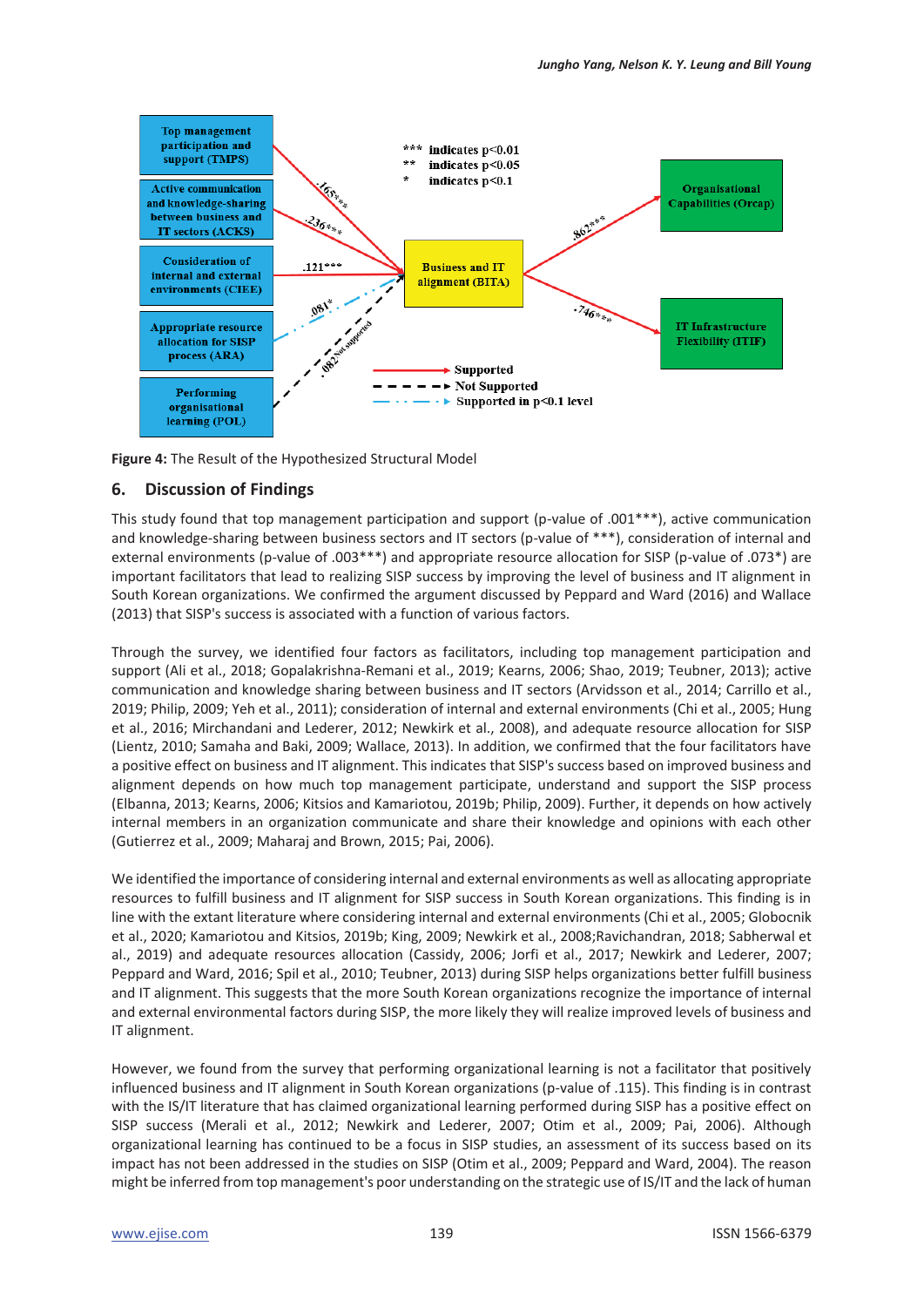resources who deal with long-term IT planning in the recent research conducted by NIA (2019). Another possible reason might be that there is no learning process related to SISP in the organization, or that learning / training is not compulsory for employees. In addition, although there is a communication and knowledge-sharing in the business and IT departments during SISP, their passive attitude and lack of interest in the learning and the rigidity of the organizational culture may be a contributor. The inference is supported by a research result of Park and Kim (2018) that there is a positive relationship between a knowledge-sharing behavior and climate and organizational learning. The behavior and climate on knowledge-sharing are considered as an antecedent to ultimately promote organizational learning. Therefore, it is suggested that further research of this issue be undertaken in the future.

Through the analysis, we identified that SISP success based on business and IT alignment turns out to be a dimension that has a positive effect upon the outcome of SISP success by improving both organizational capabilities (p-value of \*\*\*) and IT infrastructure flexibility (p-value of \*\*\*). This finding is in line with the research of Arvidsson et al. (2014), Duhan (2007), Merali et al. (2012), and Peppard et al. (2014), that business and IT alignment encourages optimizing organizational knowledge and business-IT resources and transforming business process to ultimately enhance business outcomes. Grant et al. (2010) also argued that business and IT alignment is an essential factor for contemporary organizations to effectively deal with dynamic and rapidly changing environments and maintaining their vision and strategic objectives. Further, the significant direct influence of the business and IT alignment on IT infrastructure flexibility in the outcome of SISP success is consistent with previous studies (Jorfi et al., 2017; Ilmudeen et al., 2019; McNurlin et al., 2009; Tai et al., 2019; Tallon, 2009; Zwass, 2009).

Business and IT alignment provides IT infrastructure flexibility for ensuring strategic flexibility through responding rapidly to changes and trends of the marketplace (Govuzela and Mafini, 2019; Kearns and Lederer, 2003; Liang et al., 2017; Palanisamy, 2005; Peppard and Ward, 2016). Arvidsson et al. (2014), Ravichandran (2018) and Tallon (2009) have discussed that there is a profound influence on the link between business and IT alignment and IT infrastructure flexibility. This result suggests that if business and IT alignment is effectively attained by the consideration of various facilitators in South Korean organizations, they are more likely to implement and use their IS/IT systems successfully. Hence, to improve the level of the outcome of SISP success, organizations need to focus more on considering how they will align their business and IT objectives, plans and strategies. Table 7 below summarizes the relationship among facilitators, SISP success, and the outcome of SISP success indicated in Figure 4.

| <b>Facilitators</b>                                                                                                                                                                                                                                      |               | <b>SISP success</b>                 |               | The outcome of SISP success                                                       |
|----------------------------------------------------------------------------------------------------------------------------------------------------------------------------------------------------------------------------------------------------------|---------------|-------------------------------------|---------------|-----------------------------------------------------------------------------------|
| Top management participation and<br>support (TMPS)<br>Active communication and<br>knowledge-sharing between<br>business and IT sector (ACKS)<br>Consideration of internal and<br>external environment (CIEE)<br>Appropriate resource allocation<br>(ARA) | $\rightarrow$ | Business and IT<br>alignment (BITA) | $\rightarrow$ | Organizational capabilities<br>(Orcap)<br>IT infrastructure flexibility<br>(ITIF) |

**Table 7**: The Summary of the Relationship among the Three Constructs

# **7. Conclusion**

IS/IT is a critical requirement for all aspects of business operations in today's highly dynamic environment. The need for SISP is essential for all contemporary organizations to provide a road map and to realize the expected benefits from their IT investment. Within this context, understanding the necessity of SISP facilitators for improving SISP success and its better outcome is a primary concern. Despite a high diffusion and use level of advanced IS/IT systems in South Korean organizations, successful IS/IT implementation, remains low.

This paper examined facilitators vital for the SISP process and observed the relationship among these facilitators; SISP success, and the outcome of SISP success. Based on the survey analysis in 250 South Korean organizations, the study undertaken shows that there are various facilitators that enable organizations to attain SISP success based on improved business and IT alignment. We also identify that SISP success with business and IT alignment has a positive effect upon improving organizational capabilities and IT infrastructure flexibility. Through the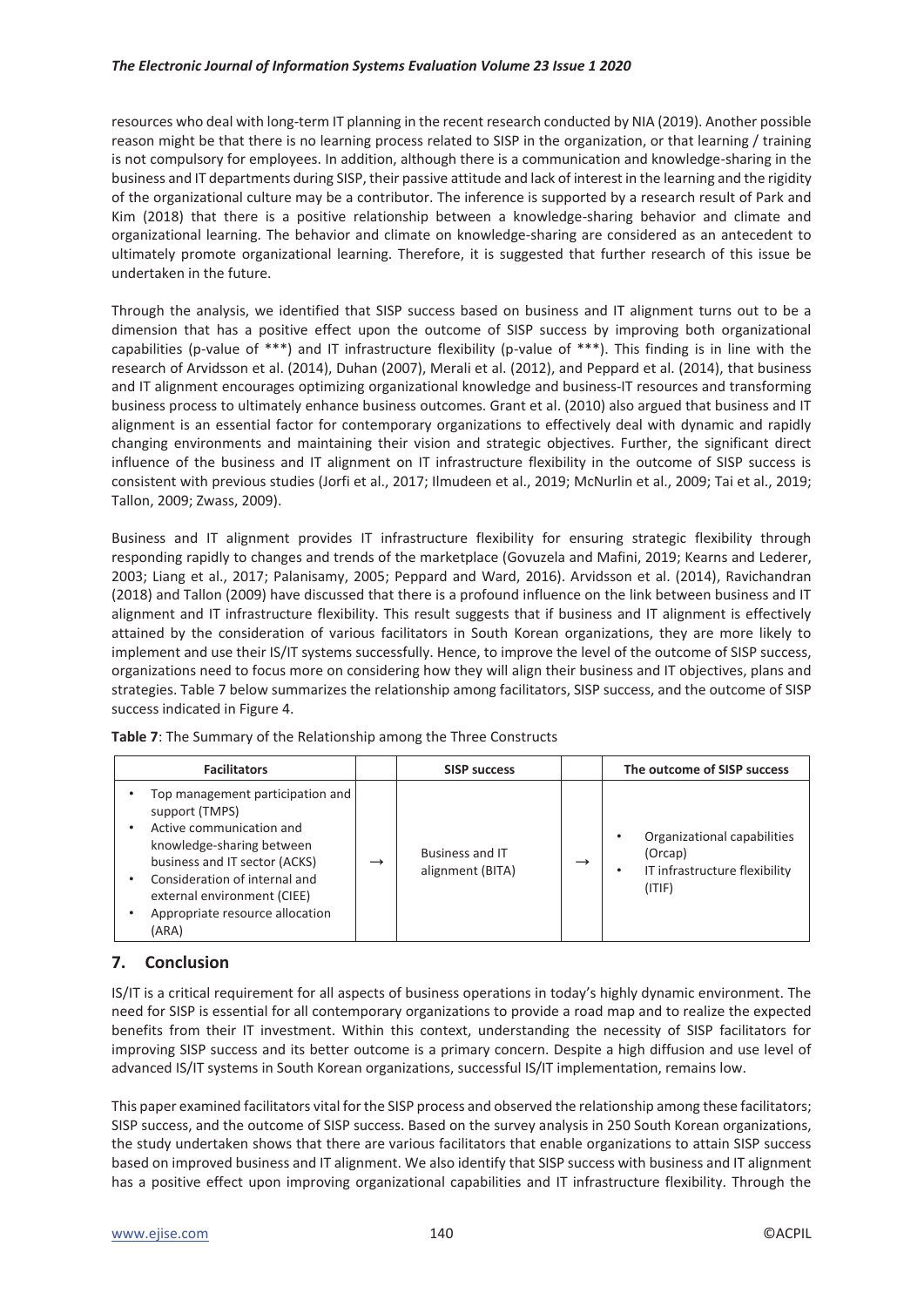results of this study, we identify that there is a causal relationship among SISP facilitators, SISP success, and the outcome of SISP success.

We suggest three implications of this study. First, various facilitators are important to achieve a better quality of SISP success and hence improved business and IT alignment. Second, there have been few studies that empirically observe how SISP success affects its outcome. We classify two dimensions that lead to better outcomes, such as organizational capabilities and IT infrastructure flexibility, and identify that there is a positive relationship between SISP success and the outcome of SISP success. Finally, this study confirms the causal relationship among facilitators, SISP success, and its outcomes in South Korean organizations.

The research from this paper contributes to the existing literature from both a theoretical perspective and a practical one. Most prior literature sources have discussed a relationship between one or some important factor(s) and SISP success. However, we identify various facilitators that need to be considered in organizations and extend the research framework to observe the relationship between facilitators, SISP success, and the outcome of SISP success. Hence, this study theoretically and practically suggests the importance of considering SISP facilitators, and their causal relationship on business outcomes.

The current study concentrated only on examining the relationship among facilitators, SISP success, and the outcome of SISP success in large organizations of South Korea. However, the relationship between large organizations and small to medium-size enterprises may present some differences. Likewise, the relationship perspectives may differ from business sectors and IT sectors, thus its investigation could be suggested as future research.

#### **References**

- Ahmed, Y. A., Ahmad, M. N., Ahmad, N., and Zakaria, N. H. 2019. Social media for knowledge-sharing: A systematic literature review. *Telematics and Informatics*, 37, pp. 72-112.
- Al Nahyan, M. T., Sohal, A., Hawas, Y., and Fildes, B. 2019. Communication, coordination, decision-making and knowledgesharing: a case study in construction management. *Journal of Knowledge Management, 23*(9), pp. 1764-1781.
- Ali, R. H. R. M., Mohamad, R., Talib, Y. Y. A., and Abdullah, A. 2018. The roles of top management and users in strategic IS planning: a perspective of SMEs. *International Journal of Information Systems and Project Management, 6*(4), pp. 61- 80.
- Amit, R., and Schoemaker, P. H. 1993. Strategic assets and organizational rent. *Strategy Management Journal, 14*(1), pp. 33-46.
- Amrollahi, A., Ghapanchi, A. H., and Talaei-Khoei, A. 2013. A systematic literature review on strategic information systems planning: Insights from the past decade. *Pacific Asia Journal of the Association for Information Systems, 5*(2), pp.1-28.
- Anderson, J. C., and Gerbing, D. W. 1988. Structural equation modeling in practice: A review and recommend two-step approach. *Psychological Bulletin*, *5*(2), pp. 411-423.
- Argote, L., and Miron-Spektor, E. 2011. Organizational learning: from experience to knowledge. *Organizational Science*, *22*(5), pp.1123-1137.
- Arvidsson, V., Holmström, J., and Lyytinen, K. 2014. Information systems use as strategy practice: A multi-dimensional view of strategic information system implementation and use. *The Journal of Strategic Information Systems, 23*(1), pp. 45- 61.
- Ateş, N. Y., Tarakci, M., Porck, J. P., van Knippenberg, D., and Groenen, P. J. 2020. The dark side of visionary leadership in strategy implementation: Strategic alignment, strategic consensus, and commitment. *Journal of Management, 46*(5), pp. 637-665.
- Bechor, T., Neumann, S., Zviran, M., and Glezer, C. 2010. A contingency model for estimating success of strategic information systems planning. *Information and Management*, *47*(1), pp. 17-29.
- Beynon-Davies, P. (2020). *Business information systems*. London, UK, Red Globe Press.
- Bhatt, G. D. (2009). The role of dynamic organizational compatibilities in creating, renewing, and leveraging information systems competencies. In: W. R. King, ed. *Planning for Information Systems* Advances in Management Information Systems, Volume 14. Armonk, NY, USA: M.E. Sharpe, Inc. pp. 96-107.
- Byrd, T. A., Lewis, B. R., and Bryan, R. W. 2006. The leveraging influence of strategic alignment on IT investment: An empirical examination. *Information and Management*, *43*(3), pp. 308-321.
- Byrd, T. A., and Turner, D. E. 2000. Measuring the flexibility of information technology infrastructure: exploratory analysis of a construct. *Journal of Management Information Systems, 17*(1), pp. 167-208.
- Cassidy, A. 2006. *A Practical Guide to Information Systems Strategic Planning*. 2<sup>nd</sup> edition, Florida, USA, Taylor and Francis Group: CRC Press.
- Carrillo, F. J., Edvardsson, B., Reynoso, J., and Maravillo, E. 2019. Alignment of resources, actors and contexts for value creation. *International Journal of Quality and Service Sciences, 11*(3), pp. 424-438.
- Chi, L., Jones, K. G., Lederer, A. L., Li, P., Newkirk, H. E., and Sethi, V. 2005. Environmental assessment in strategic information systems planning. *International Journal of Information Management*, *25*(3), pp. 253-269.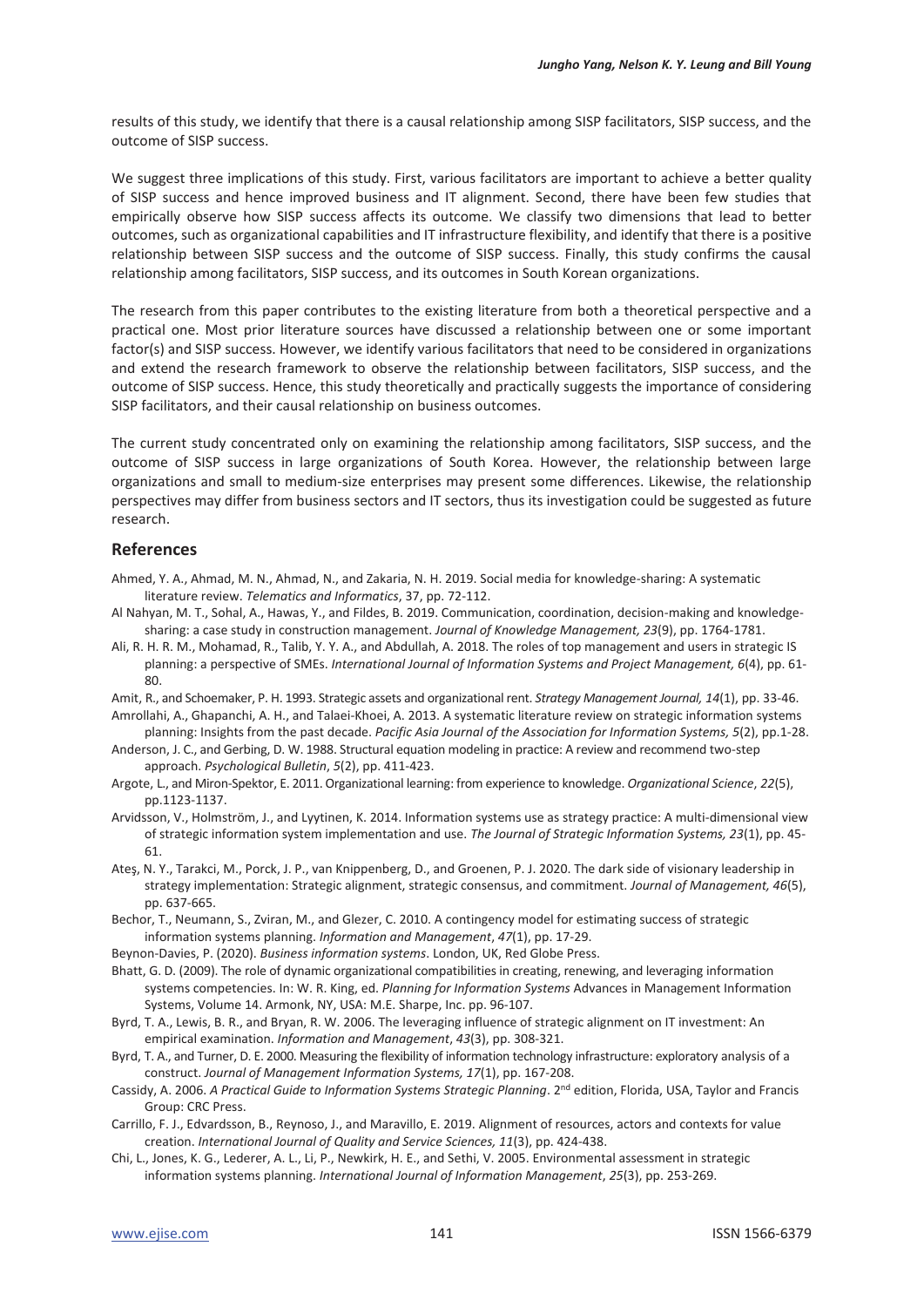#### *The Electronic Journal of Information Systems Evaluation Volume 23 Issue 1 2020*

- Choi, S., and Bae, S. 2007. Strategic information systems selection with incomplete preferences: A case of Korean electronics company. *Journal of the Operational Research Society*, *60*(2), pp. 180-190.
- Creswell, J. W. 2009. *Research Design: Qualitative, Quantitative, and Mixed Methods Approaches*. 3rd ed. California, USA, Thousand Oaks: Sage publications, Inc.
- Doherty, N. F., and Terry, M. 2009. The role of IS capabilities in delivering sustainable improvements to competitive positioning*. The Journal of Strategic Information Systems, 18*(2), pp. 100-116.
- Doherty, N. F., Marples, C. G., and Suhaimi, A. 1999. The relative success of alternative approaches to strategic information systems planning: an empirical analysis*. Journal of Strategic Information Systems, 8*(3), pp. 263-283.
- Douglas, S. P., and Craig, C. S. 2007. Collaborative and iterative translation: an alternative approach to back translation. *Journal of International Marketing, 15*(1), pp. 30-43.
- Duhan, S. 2007. A capabilities-based toolkit for strategic information systems planning in SMEs. *International Journal of Information Management*, *27*(5), pp. 352-367.
- Earl, M. J. 1993. Experiences in strategic information systems planning. *MIS Quarterly*, *17*(1), pp. 1-24.
- Eisenhardt, K. M., and Martin, J. A. 2000. Dynamic capabilities: what are they? *Strategic Management Journal*, *21*(10–11), pp. 1105-1121.
- Elbanna, A. 2013. Top management support in multiple-project environments: an in-practice view. *European Journal of Information Systems*, *22*(3), pp. 278-294.
- Gable, G. 2010. Strategic information systems research: an archival analysis. *The Journal of Strategic Information Systems, 19*(1), pp. 3-16.
- García-Sánchez, E., Guerrero-Villegas, J., and Aguilera-Caracuel, J. 2019. How do technological skills improve reverse logistics? The moderating role of top management support in information technology use and innovativeness. *Sustainability, 11*(1), pp. 58-75.
- Gerow, J. E., Grover, V., and Thatcher, J. 2016, Alignment's nomological network: theory and evaluation. *Information & Management, 53*(5), pp. 541-553.
- Globocnik, D., Faullant, R., and Parastuty, Z. 2020. Bridging strategic planning and business model management–A formal control framework to manage business model portfolios and dynamics. *European Management Journal, 38*(2), pp. 231-243.
- Gopalakrishna-Remani, V., Jones, R. P., and Camp, K. M. 2019. Levels of EMR adoption in US hospitals: An empirical examination of absorptive capacity, institutional pressures, top management beliefs, and participation. *Information Systems Frontiers*, *21*(6), pp. 1325-1344.
- Gottschalk, P. 1999. Implementation predictors of strategic information systems plans. *Information and Management*, *36*(2), pp. 77-91.
- Gottschalk, P. 2007. *Business Dynamics in Information Technology*. Idea Group Publishing Inc., Hershey, PA.
- Govuzela, S., and Mafini, C. 2019. Organizational agility, business best practices and the performance of small to medium enterprises in South Africa. *South African Journal of Business Management, 50*(1), pp. 1-13.
- Grant, K., Hackney, R., and Edgar, D. 2010. *Strategic Information Systems Management*. Hampshire, UK: Cengage Leaning EMEA.
- Gregory, R. W., Kaganer, E., Henfridsson, O. and Ruch, T. J. 2018. IT Consumerization and the Transformation of IT Governance. *MIS Quarterly*, 42(4), pp. 1225-1253.
- Griffiths, P. 2011. *Strategy-technology Alignment: Deriving Business Value from ICT*. United Kingdom: Academic Conferences Limited.
- Grover, V., and Segars, A. H. 2005. An empirical evaluation of stages of strategic information systems planning: patterns of process design and effectiveness. *Information and Management*, *42*(5), pp. 761-779.
- Gutierrez, A., Orozco, J., and Serrano, A. 2009. Factors affecting IT and business alignment: a comparative study in SMEs and large organizations. *Journal of Enterprise Information Management*, *22*(1/2), pp. 197-211.
- Hair, J. F., Black, W. C., Babin, B. J., Anderson, R. E., and Tatham, R. L. 2010. *Multivariate Data Analysis*. 7th ed. Upper Saddle River, NJ: Prentice Hall Inc.
- Hatzakis, T., Lycett, M., Macredie, R. D., and Martin, V. A. 2005. Towards the development of a social capital approach to evaluating change management interventions. *European Journal of Information Systems, 14*(1), pp. 60-74.
- Hong, P., and Hwang, W. 2011. Operational capabilities and performance toward global supply chain: An overview of Korean manufacturing and service firms. *International Journal of Logistics Systems and Management*, *8*(2), pp. 183- 197.
- Hung, S. Y., Huang, W. M., Yen, D. C., Chang, S. I., and Lu, C. C. 2016. Effect of information service competence and contextual factors on the effectiveness of strategic information systems planning in Hospitals. *Journal of Global Information Management*, *24*(1), pp. 14-36.
- Ilmudeen, A., Bao, Y., and Alharbi, I. M. 2019. How does business-IT strategic alignment dimension impact on organizational performance measures. *Journal of Enterprise Information Management. 32*(3), pp. 457-476.
- Jorfi, S., Nor, K.M. and Najjar, L. 2017. An empirical study of the role of IT flexibility and IT capability in IT-business strategic alignment. *Journal of Systems and Information Technology, 19(*1/2), pp. 2-21.
- Kamariotou, M., and Kitsios, F. 2019a. Strategic Information Systems Planning. In: M. Khosrow-Pour, D.B.A., ed. *Advanced Methodologies and Technologies in Business Operations and Management* USA: IGI Global. pp. 535-546.
- Kamariotou, M., and Kitsios, F. 2019b. Strategic Planning and Information Systems Success: Evaluation in Greek SMEs. In: 2019 IEEE 21st Conference on Business Informatics (CBI). Moscow, Russia: IEEE. Vol. 1, pp. 204-211.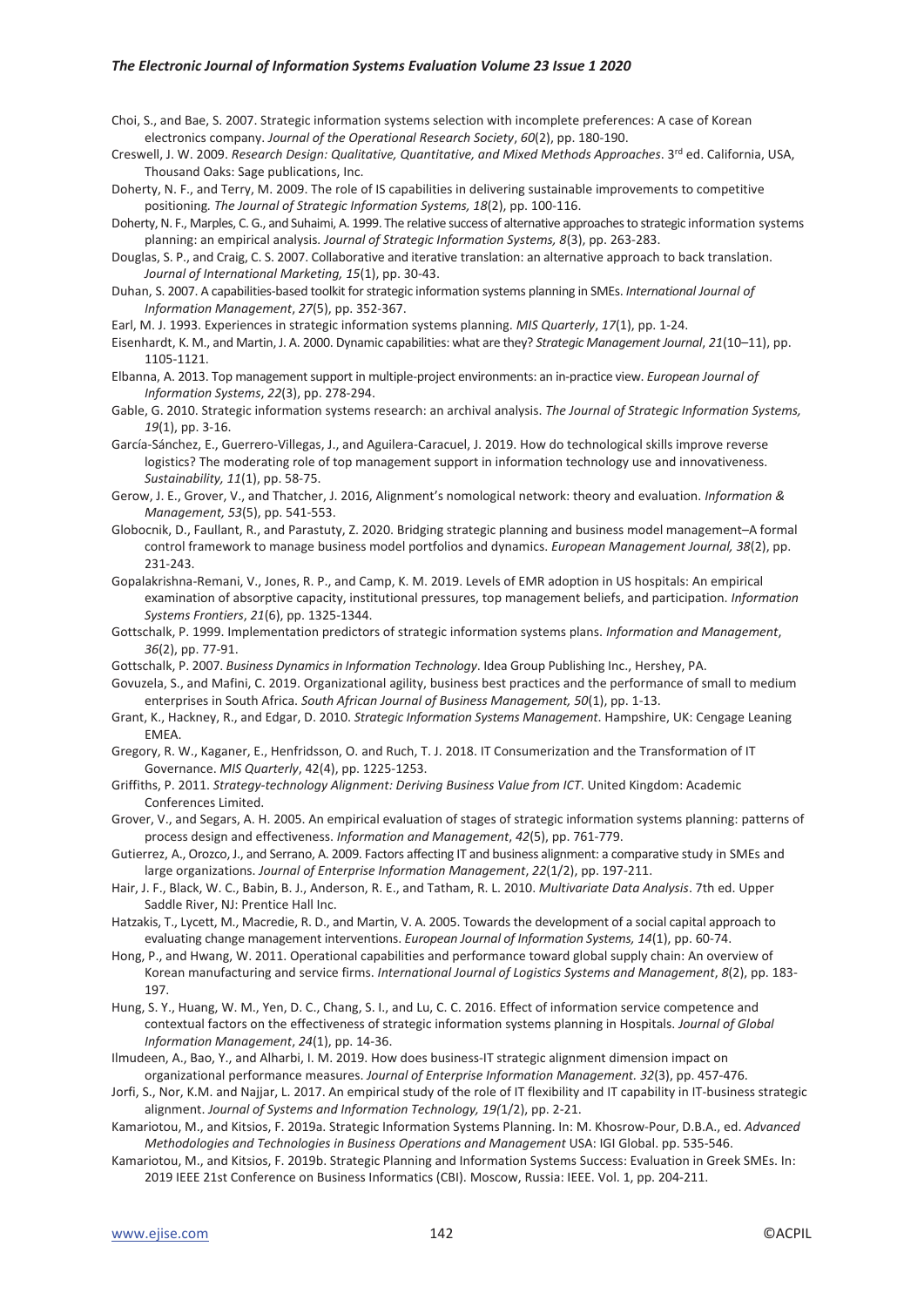- Kannabiran, G., and Sundar, S. 2011. Relevance of information systems strategic planning practices in e-business contexts. *Journal of Electronic Commerce in Organizations*, *9*(1), pp. 17-37.
- Kappelman, L., McLean, E., Johnson, V., and Gerhart, N. 2014. The 2014 SIM IT key issues and trends study. *MIS Quarterly Executive*, *13*(4), pp. 237-263.
- Kappelman, L., Nguyen, Q., McLean, E., Maurer, C., Johnson, V., Snyder, M., and Torres, R. 2017. The 2016 SIM IT Issues and Trends Study. *MIS Quarterly Executive*, *16*(1), pp. 47-80.
- Karanja, E., and Patel, S. C. 2012. A review of research trends in strategic information-systems planning. *International Journal of Business Information Systems*,*10*(2), pp. 151-177.
- Karpovsky, A., and Galliers, R. D. 2015. Aligning in practice: from current cases to a new agenda. *Journal of Information Technology*, *30*(2), pp. 136-160.
- Kearns, G. S. 2006. The effect of top management support of SISP on strategic IS management: insights from the US electric power industry. *Omega*, *34*(3), pp. 236-253.
- Kearns, G. S., and Lederer, A. L. 2000. The effect of strategic alignment on the use of IS-based resources for competitive advantage. *Journal of Strategic Information Systems*, *9*(4), pp. 265-293.
- Kearns, G. S., and Lederer, A. L. 2003. A resource-based view of strategic IT alignment: how knowledge sharing creates competitive advantage. *Decision Sciences*, *34*(1), pp. 1-29.
- Kearns, G. S., and Sabherwal, R. 2007. Antecedents and consequences of information systems planning integration. *IEEE Transactions on Engineering Management, 54*(4), pp. 628-643.
- Kearns, G. S., and Sabherwal, R. 2007. Strategic alignment between business and information technology: A knowledgebased view of behaviors, outcome, and consequences. *Journal of Management Information Systems*, *23*(3), pp. 129-162.
- King, W. R. 2009. Planning in information systems: an introduction. In: W. R. King, ed. *Planning for Information Systems*  Advances in Management Information Systems, Volume 14. Armonk: NY, USA: M.E. Sharpe, Inc. pp. 3-16.
- Kitsios, F., and Kamariotou, M. 2019a. Digital business strategy and information systems planning: determinants of success. In: *European Conference on Innovation and Entrepreneurship*, Kalamata, Greece Academic Conferences International Limited. pp. 514-521.
- Kitsios, F., and Kamariotou, M. 2019b. Strategizing information systems: an empirical analysis of IT alignment and success in SMEs. *Computers*, 8(4), pp. 74-88.
- Kovacic, A. 2004. Business renovation: business rules (still) the missing link. *Business Process Management Journal, 10*(2), pp. 158-170.
- Lederer, A. L., and Sethi, V. 1988. The implementation of strategic information systems planning methodologies. *MIS Quarterly*, *12*(3), pp. 445-461.

Lee, G. G., and Bai, R. J. 2003. Organizational mechanisms for successful IS/IT strategic planning in the digital era. *Management Decision*, *41*(1), pp. 32-42.

- Lee, J. C., and Chen, C. Y. 2019. Investigating the environmental antecedents of organizations' intention to adopt agile software development. *Journal of Enterprise Information Management. 32*(5), pp. 869-886.
- Lee, T., Ghapanchi, A. H., Talaei-Khoei, A., and Ray, P. 2015. Strategic information system planning in healthcare organizations. *Journal of Organizational and End User Computing*, *27*(2), pp. 1-31.
- Liang, H., Wang, N., Xue, Y., and Ge, S. 2017. Unraveling the alignment paradox: how does business–IT alignment shape organizational agility? *Information Systems Research, 28*(4), pp. 863-879.
- Lientz, B. P. 2010. *Breakthrough: Strategic IT and Process Planning*. Hackensack, NJ: World Scientific Publishing Co. Pte. Ltd.
- Lin, C., and Hsu, M. L. 2010. Holistic decision system for human resource capability identification. *Industrial Management and Data Systems, 110*(2), pp. 230-248.
- Luftman, J., Zadeh, H. S., Derksen, B., Santana, M., Rigoni, E. H., and Huang, Z. D. 2013. Key information technology and management issues 2012-2013: An international study. *Journal of Information Technology*, 28(4), pp. 354-366.
- Lutchman, R. 2012. *Creating and Managing Sustainable Organizations*. Lancaster, Pennsylvania: DEStech Publications.
- Maharaj, S., and Brown, I. 2015. The impact of shared domain knowledge on strategic information systems planning and alignment. *South African Journal of Information Management*, *17*(1), pp. 1-12.

McNurlin, B. C., Sprague Jr, R. H., and Bui, T. 2009. *Information Systems Management in Practice.* 8th ed. Upper Saddle River, New Jersey: Pearson Prentice Hall.

- Merali, Y., Papadopoulos, T., and Nadkarni, T. 2012. Information systems strategy: past, present, future? *The Journal of Strategic Information Systems*, *21*(2), pp. 125-153.
- Mirchandani, D. A., and Lederer, A. L. 2012. Less is more: information systems planning in an uncertain environment. *Information Systems Management*, *29*(1), pp. 13-25.
- National Information Society Agency (NIA). 2017. *2017 Informatization White paper*. NIA: Republic of Korea.
- National Information Society Agency (NIA). 2019. *Informatization White paper*. NIA: Republic of Korea.
- National IT Industry Promotion Agency (NIPA). 2012. *The e-business and IT use survey of Korean Enterprises*, NIPA: Republic of Korea.
- Newkirk, H. E., and Lederer, A. L. 2006. Incremental and comprehensive strategic information systems planning in an uncertain environment. *IEEE Transactions on Engineering Management*, *53*(3), pp. 380-394.
- Newkirk, H. E., and Lederer, A. L. 2007. The effectiveness of strategic information systems planning for technical resources, personnel resources and data security in environments of heterogeneity and hostility. *Journal of Computer Information Systems*, *47*(3), pp. 34-44.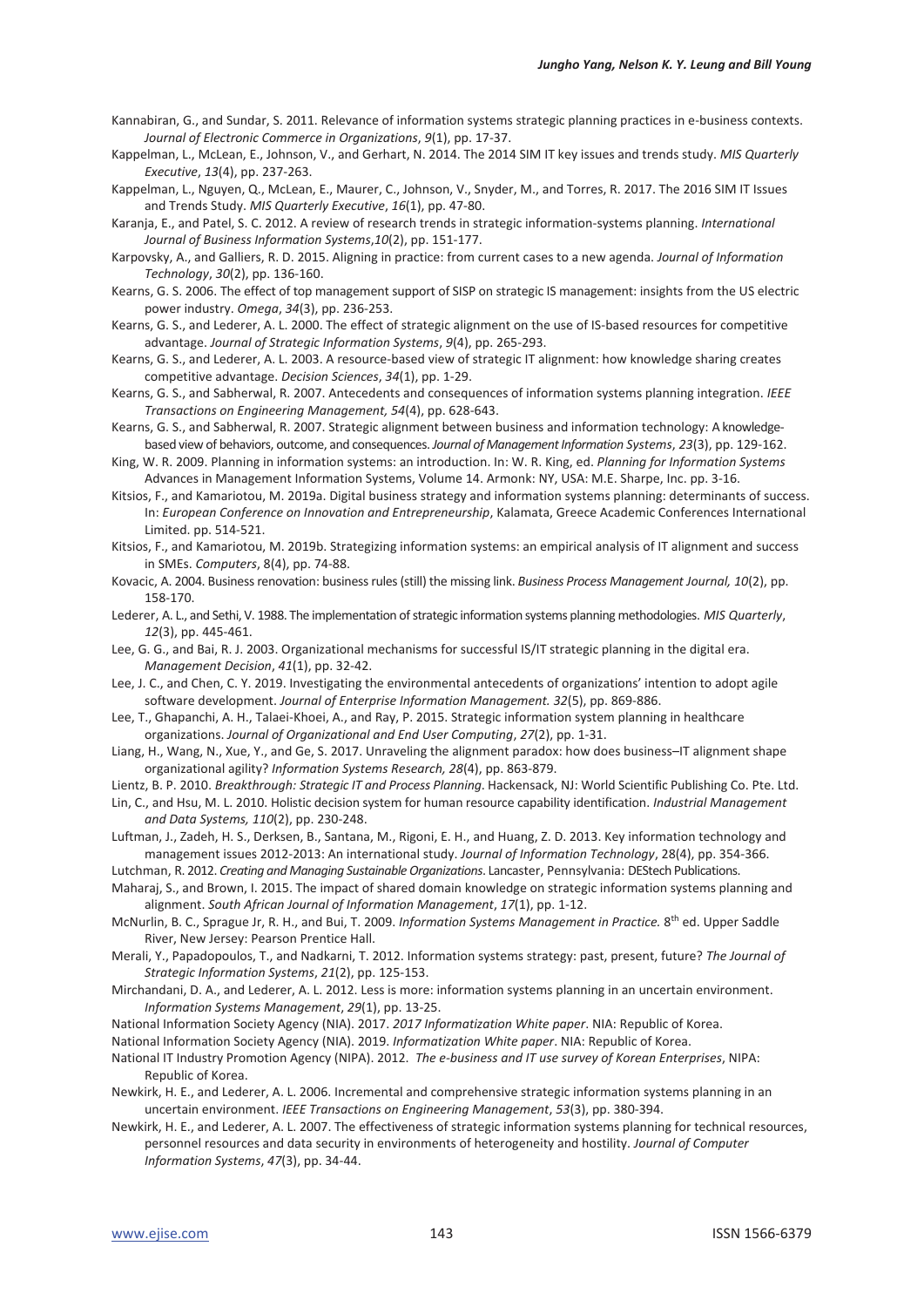#### *The Electronic Journal of Information Systems Evaluation Volume 23 Issue 1 2020*

- Newkirk, H. E., Lederer, A. L., and Johnson, A. M. 2008. Rapid business and IT change:drivers for strategic information systems planning? *European Journal of Information Systems*, *17*(3), pp. 198-218.
- Olfman, L., and Pitsatorn, P. 2000. End-user training research: status and models for the future. In: R.W. Zmud, ed. *Framing the domains of IT management: Projecting the future through the past* Cincinnati, OH: Pinnaflex. pp. 129-146.
- Őri, D. 2018. Towards a prospective use of EAM in supporting SISP: a case study. In: 2018 12th International Conference on Software, Knowledge, Information Management & Applications (SKIMA) Phnom Penh, Cambodia: IEEE. pp. 1-6.
- Otim, S., Grover, V., and Segars, A. H. 2009. The role of organizational learning in strategic information systems planning in uncertain environment. In: King, W. R., ed. *Planning for information systems* Advances in Management Information Systems, Volume 14. M.E. Armonk NY, USA: M. E. Sharpe, Inc. pp. 233-256.
- Oyemomi, O., Liu, S., Neaga, I., Chen, H., & Nakpodia, F. 2019. How cultural impact on knowledge sharing contributes to organizational performance: using the fsQCA approach. *Journal of Business Research*, 94, pp. 313-319.
- Pai, J. C. 2006. An empirical study of the relationship between knowledge sharing and IS/IT strategic planning (ISSP). *Management Decision*, *44*(1), pp. 105-122.
- Palanisamy, R. 2005. Strategic information systems planning model for building flexibility and success. *Industrial Management and Data Systems*, *105*(1), pp. 63-81.
- Papke-Shields, K. E., Malhotra, M. K., and Grover, V. 2002. Strategic manufacturing planning systems and their linkage to planning systems success. *Decision Sciences*, *33*(1), pp. 1-30.
- Park, S., and Kim, E. J. (2018). Fostering organizational learning through leadership and knowledge sharing. *Journal of Knowledge Management, 22*(6), pp. 1408-1423.
- Parolia, N., Goodman, S., Li, Y., and Jiang, J. J. 2007. Mediators between coordination and IS project performance. *Information and Management, 44*(7), pp. 635-645.
- Peppard, J. and Ward, J. 2004. Beyond strategic information systems: Towards an IS capability. *Journal of Strategic Information Systems*, *13*(2), pp. 167-194.
- Peppard, J., and Ward, J. 2016. *The strategic planning for information systems: building a digital strategy*. Chichester: John Wiley and Sons Ltd.
- Peppard, J., Galliers, R. D., and Thorogood, A. 2014. Information systems strategy as practice: Micro strategy and strategizing for IS. *The Journal of Strategic Information Systems, 23*(1), pp. 1-10.
- Philip, G. 2007. IS strategic planning for operational efficiency. *Information Systems Management*, *24*(3), pp. 247-264.

Philip, G. 2009. Some dos and don'ts of strategic information systems planning. In: W. R: King, ed. *Planning for Information Systems* Advances in Management Information Systems, Volume 14. Armonk NY, USA: M.E. Sharpe, Inc. pp. 189-208.

Piccoli, G. 2008. *Information systems for managers: Text and cases*. Hoboken, New Jersey: John Wiley and Sons, Inc.

- Preston, D. S., and Karahanna, E. 2009. Antecedents of IS strategic alignment: A nomological network. *Information Systems Research, 20*(2), pp. 159-179.
- Rainey, D. L. 2010. *Enterprise-wide strategic management: achieving sustainable success through leadership, strategies, and value creation*. Cambridge, UK: Cambridge University Press.
- Ravichandran, T. 2018. Exploring the relationships between IT competence, innovation capacity and organizational agility. *The Journal of Strategic Information Systems*, 27(1), pp. 22-42.
- Reich, B. H., and Benbasat, I. 2000. Factors that influence the social dimension of alignment between business and information technology objectives. *MIS Quarterly*, *24*(1), pp. 81-113.
- Roberts, N., and Grover, V. 2012. Leveraging information technology infrastructure to facilitate a firm's customer agility and competitive activity: An empirical investigation. *Journal of Management Information Systems, 28*(4), pp. 231-270.
- Sabherwal, R., Sabherwal, S., Havakhor, T., and Steelman, Z. 2019. How does strategic alignment affect firm performance? The roles of information technology investment and environmental uncertainty. *MIS Quarterly, 43*(2), pp. 453-474.
- Salmela, H., Lederer, A. L., and Reponen, T. 2000. Information systems planning in a turbulent environment. *European Journal of Information Systems, 9*(1), pp. 3-15.
- Samaha, K., and Baki, A. 2009. An exploratory study of the relevance of transnational global information systems to small and medium enterprises: evidence from Egypt. *International Journal of Management and Decision Making*, *10*(1), pp. 4- 32.
- Segars, A. H., and Grover, V. 1998. Strategic information systems planning: An investigation of the construct and its measurement. *MIS Quarterly*, *22*(2), pp. 139-163.
- Segars, A. H., and Grover, V. 1999. Profiles of strategic information systems planning. *Information Systems Research*, *10*(3), pp. 199-232.
- Shao, Z. 2019. Interaction effect of strategic leadership behaviors and organizational culture on IS-Business strategic alignment and Enterprise Systems assimilation. *International Journal of Information Management, 44*, pp. 96-108.
- Sharma, R., and Yetton, P. 2007. The contingent effects of training, technical complexity, and task interdependence on successful information systems implementation. *MIS Quarterly, 31*(2), pp. 219-239.
- Silvius, A. J., and Stoop, J. 2013. The relationship between strategic information systems planning situational factors, process configuration and success. *Journal of International Technology and Information Management*, *22*(1), pp. 1-15.
- Spil, T. A., van den Broek, T., and Salmela, H. T. 2010. It takes two to tango: the fit between network context and interorganizational strategic information systems planning. *International Journal of Strategic Information Technology and Applications*, *1*(1), pp. 23-41.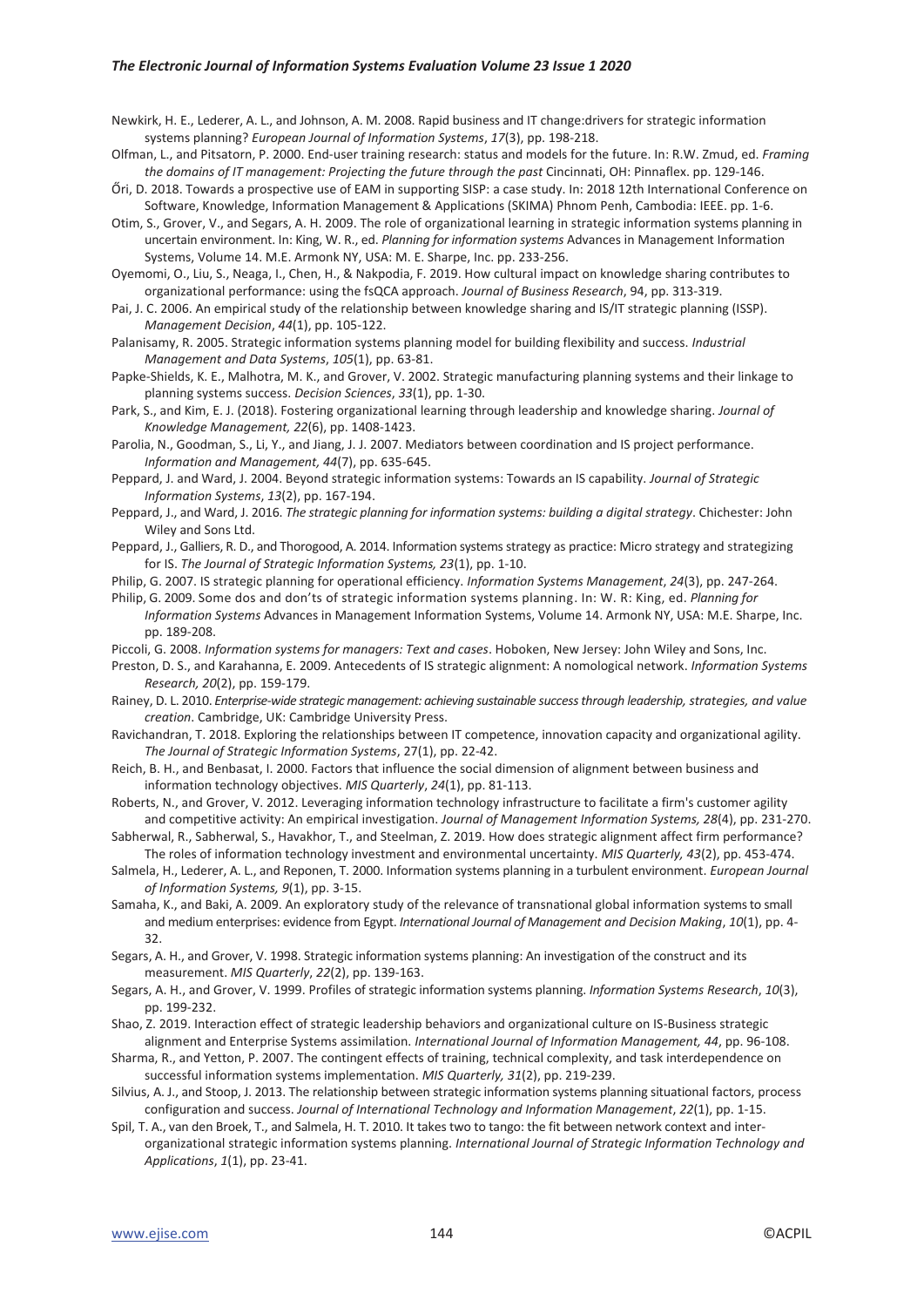- Stemberger, M. I., Manfreda, A., and Kovacic, A. 2011. Achieving top management support with business knowledge and role of IT/IS personnel. *International Journal of Information Management*, *31*(5), pp. 428-436.
- Tai, J. C., Wang, E. T., and Yeh, H. Y. 2019. A study of IS assets, IS ambidexterity, and IS alignment: the dynamic managerial capability perspective. *Information & Management, 56*(1), pp. 55-69.
- Tallon, P. P. 2007. A process-oriented perspective on the alignment of information technology and business strategy. *Journal of Management Information Systems*, *24*(3), pp. 227-268.
- Tallon, P. P. 2009. How information technology infrastructure flexibility shapes strategic alignment: A case study investigation with implications for strategic IS planning. In: W.R. King, ed. *Planning for Information Systems* Advances in Management Information Systems, Volume 14. Armonk NY, USA: M.E. Sharpe, Inc. pp. 413-443.
- Teo, T. S. H. 2009. Aligning business and information systems. In: W.R. King, ed. *Planning for Information Systems* Advances in Management Information Systems, Volume 14. Armonk, NY, USA: M.E. Sharpe, Inc. pp. 68-95.
- Teo, T. S. H., and Ang, J. S. K. 2001. An examination of major IS problems. *International Journal of Information Management, 21*(6), pp. 457-470.
- Teubner, R. A. 2013. Information systems strategy. *Business & Information Systems Engineering, 5*(4), pp. 243-257.
- Urbach, N., Ahlemann, F., Böhmann, T., Drews, P., Brenner, W., Schaudel, F., and Schütte, R. 2019. The impact of digitalization on the IT department, *Business & Information Systems Engineering, 61*(1), pp. 123-131.
- Wallace, P. 2013. *Information systems in organizations: People, technology, and processes*. Upper Saddle River, New Jersey: Pearson Education, Inc.
- Wang, E. T. G., and Tai, J. C. F. 2003. Factor affecting information systems planning effectiveness: Organizational contexts and planning systems dimensions. Information and Management, *40*(4), pp. 287-303.
- Wilkin, C. L., and Chenhall, R. H. 2010. A review of IT governance: a taxonomy to inform accounting information systems. *Journal of Information Systems, 24*(2), pp. 107-146.
- Yeh, C. H., Lee, G. G., and Pai, J. C. 2011. Influence of CIO'S knowledge-sharing behavior on the quality of the IS/IT strategic planning (ISSP) process in Taiwan. *African Journal of Business Management*, *5*(6), pp. 2465-2474.
- Young, R., and Jordan, E. 2008. Top management support: Mantra or necessity? *International Journal of Project Management, 26*(7), pp. 713-725.
- Zwass, V. 2009. Series editor's introduction. In: W. R King, ed. *Planning for information systems* (ix-xii), Advances in management information systems, Volume 14. Armonk, NY, USA: M.E. Sharpe, Inc.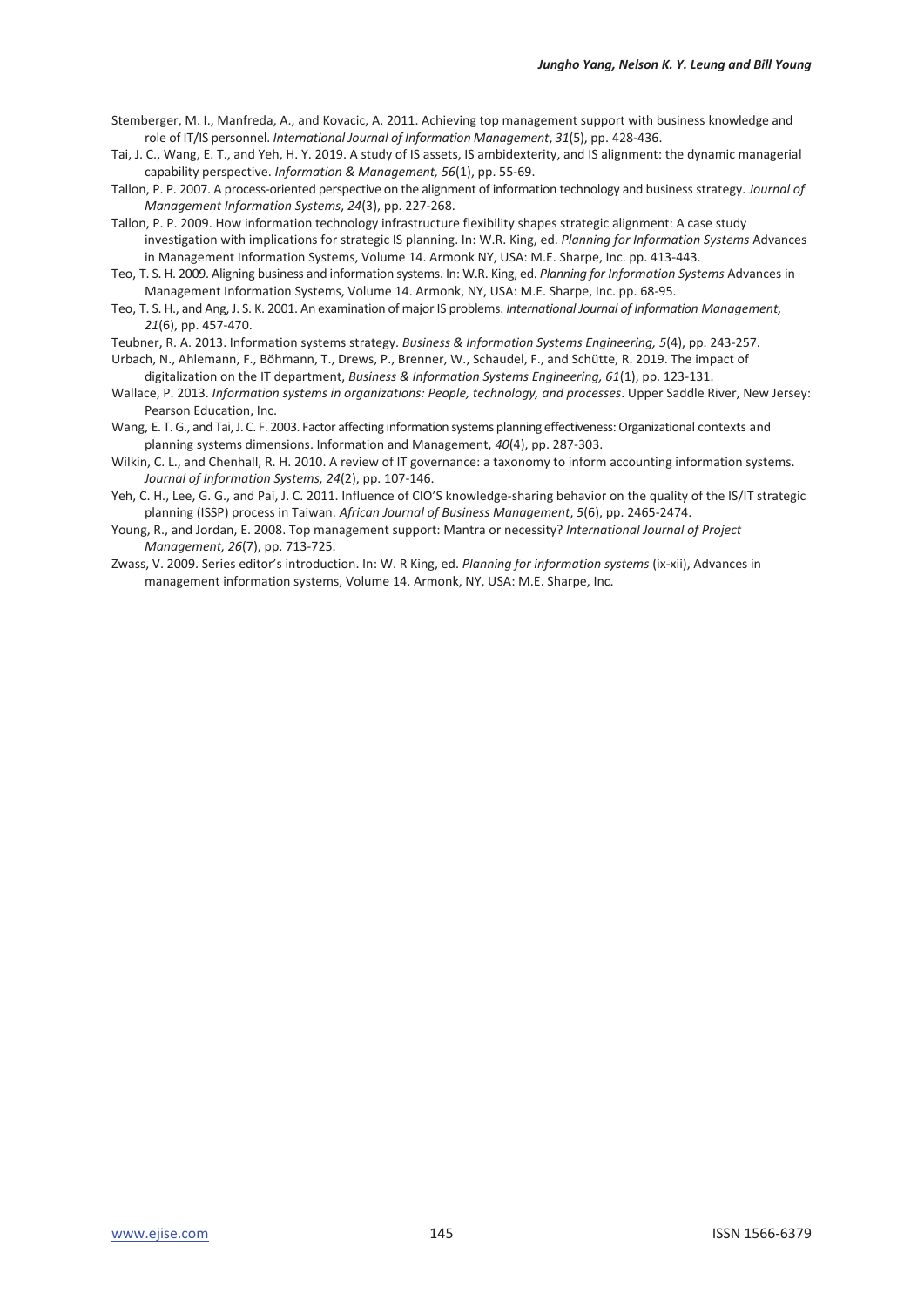# **Appendix: The outcome of the Exploratory Factor Analysis model**

The outcome of EFA (Facilitators)

| <b>KMO and Bartlett's Test</b>                   |                    |          |  |  |  |  |
|--------------------------------------------------|--------------------|----------|--|--|--|--|
| Kaiser-Meyer-Olkin Measure of Sampling Adequacy. | .926               |          |  |  |  |  |
|                                                  | Approx. Chi-Square | 4547.286 |  |  |  |  |
| Bartlett's Test of Sphericity                    | df                 | 325      |  |  |  |  |
|                                                  | Sig.               | .000     |  |  |  |  |

| <b>Total Variance Explained</b> |        |                            |          |        |                                   |          |       |                          |           |
|---------------------------------|--------|----------------------------|----------|--------|-----------------------------------|----------|-------|--------------------------|-----------|
|                                 |        | <b>Initial Eigenvalues</b> |          |        | <b>Extraction Sums of Squared</b> |          |       | Rotation Sums of Squared |           |
| Component                       |        |                            |          |        | Loadings                          |          |       | Loadings                 |           |
|                                 | Total  | % of                       | Cumulati | Total  | % of                              | Cumulati | Total | % of                     | Cumulativ |
|                                 |        | Variance                   | ve %     |        | Variance                          | ve %     |       | Variance                 | e %       |
| 1                               | 11.730 | 45.116                     | 45.116   | 11.730 | 45.116                            | 45.116   | 4.523 | 17.395                   | 17.395    |
| $\overline{c}$                  | 2.281  | 8.774                      | 53.889   | 2.281  | 8.774                             | 53.889   | 4.282 | 16.468                   | 33.863    |
| 3                               | 1.787  | 6.872                      | 60.761   | 1.787  | 6.872                             | 60.761   | 3.249 | 12.497                   | 46.360    |
| 4                               | 1.410  | 5.424                      | 66.185   | 1.410  | 5.424                             | 66.185   | 3.230 | 12.424                   | 58.785    |
| 5                               | 1.022  | 3.929                      | 70.114   | 1.022  | 3.929                             | 70.114   | 2.946 | 11.330                   | 70.114    |
| 6                               | .728   | 2.801                      | 72.916   |        |                                   |          |       |                          |           |
| 7                               | .675   | 2.596                      | 75.512   |        |                                   |          |       |                          |           |
| 8                               | .644   | 2.478                      | 77.990   |        |                                   |          |       |                          |           |
| 9                               | .591   | 2.274                      | 80.264   |        |                                   |          |       |                          |           |
| 10                              | .554   | 2.130                      | 82.394   |        |                                   |          |       |                          |           |
| 11                              | .453   | 1.742                      | 84.136   |        |                                   |          |       |                          |           |
| 12                              | .426   | 1.637                      | 85.773   |        |                                   |          |       |                          |           |
| 13                              | .387   | 1.490                      | 87.264   |        |                                   |          |       |                          |           |
| 14                              | .377   | 1.449                      | 88.713   |        |                                   |          |       |                          |           |
| 15                              | .356   | 1.370                      | 90.083   |        |                                   |          |       |                          |           |
| 16                              | .318   | 1.225                      | 91.308   |        |                                   |          |       |                          |           |
| 17                              | .301   | 1.159                      | 92.467   |        |                                   |          |       |                          |           |
| 18                              | .298   | 1.146                      | 93.613   |        |                                   |          |       |                          |           |
| 19                              | .277   | 1.065                      | 94.677   |        |                                   |          |       |                          |           |
| 20                              | .258   | .993                       | 95.670   |        |                                   |          |       |                          |           |
| 21                              | .241   | .926                       | 96.597   |        |                                   |          |       |                          |           |
| 22                              | .218   | .839                       | 97.435   |        |                                   |          |       |                          |           |
| 23                              | .184   | .706                       | 98.141   |        |                                   |          |       |                          |           |
| 24                              | .181   | .696                       | 98.838   |        |                                   |          |       |                          |           |
| 25                              | .176   | .675                       | 99.513   |        |                                   |          |       |                          |           |
| 26                              | .127   | .487                       | 100.000  |        |                                   |          |       |                          |           |

Extraction Method: Principal Component Analysis.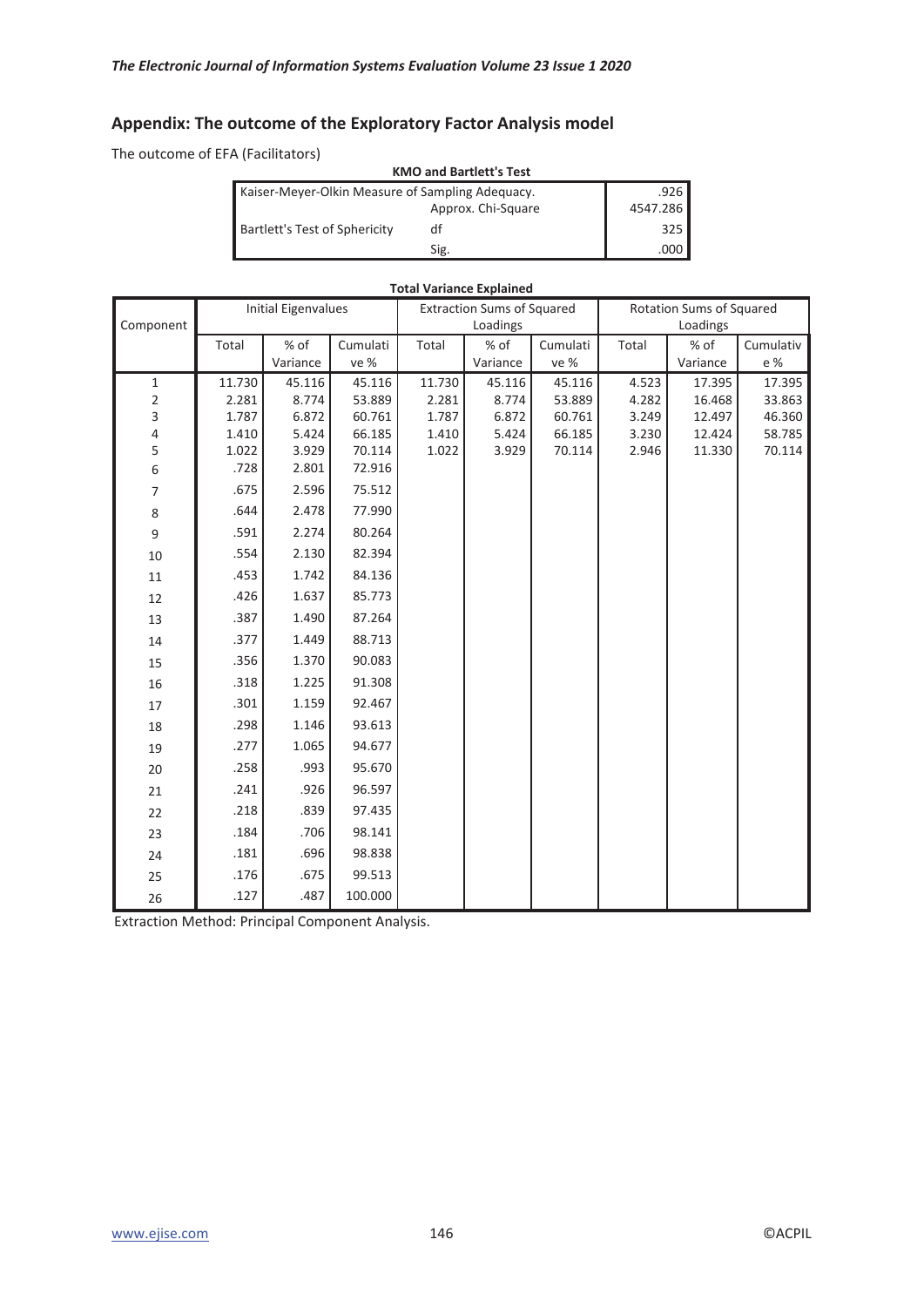|                    |              |                | Component |      |      |
|--------------------|--------------|----------------|-----------|------|------|
|                    | $\mathbf{1}$ | $\overline{2}$ | 3         | 4    | 5    |
| TMPS Item 1        |              | .784           |           |      |      |
| TMPS Item 2        |              | .800           |           |      |      |
| TMPS Item 3        |              | .781           |           |      |      |
| TMPS Item 4        |              | .744           |           |      |      |
| TMPS Item 5        |              | .747           |           |      |      |
| TMPS Item 6        |              | .723           |           |      |      |
| ACKS Item 1        | .694         |                |           |      |      |
| <b>ACKS Item 2</b> | .699         |                |           |      |      |
| <b>ACKS Item 3</b> | .721         |                |           |      |      |
| <b>ACKS Item 4</b> | .729         |                |           |      |      |
| <b>ACKS Item 5</b> | .739         |                |           |      |      |
| ACKS Item 6        | .730         |                |           |      |      |
| ACKS Item 7        | .733         |                |           |      |      |
| CIEE Item 1        |              |                | .751      |      |      |
| CIEE Item 2        |              |                | .731      |      |      |
| CIEE Item 3        |              |                | .780      |      |      |
| CIEE Item 4        |              |                | .811      |      |      |
| POL Item 1         |              |                |           | .629 |      |
| POL Item 2         |              |                |           | .676 |      |
| POL Item 3         |              |                |           | .683 |      |
| POL Item 4         |              |                |           | .737 |      |
| POL Item 5         |              |                |           | .636 |      |
| ARA Item 1         |              |                |           |      | .709 |
| ARA Item 2         |              |                |           |      | .733 |
| ARA Item 3         |              |                |           |      | .762 |
| ARA Item 4         |              |                |           |      | .735 |

#### **Rotated Component Matrixa**

Extraction Method: Principal Component Analysis.

Rotation Method: Varimax with Kaiser Normalization.a

a. Rotation converged in 6 iterations.

#### The outcome of EFA (SISP success)

|  | <b>KMO and Bartlett's Test</b> |  |
|--|--------------------------------|--|
|  |                                |  |

| Kaiser-Meyer-Olkin Measure of Sampling Adequacy. | .914               |          |
|--------------------------------------------------|--------------------|----------|
|                                                  | Approx. Chi-Square | 1255.260 |
| <b>Bartlett's Test of Sphericity</b>             | df                 | 55'      |
|                                                  | Sig.               | .000     |

| <b>Total Variance Explained</b> |       |                            |              |                                            |               |              |  |
|---------------------------------|-------|----------------------------|--------------|--------------------------------------------|---------------|--------------|--|
|                                 |       | <b>Initial Eigenvalues</b> |              | <b>Extraction Sums of Squared Loadings</b> |               |              |  |
| Component                       | Total | % of Variance              | Cumulative % | Total                                      | % of Variance | Cumulative % |  |
| 1                               | 5.580 | 50.730                     | 50.730       | 5.580                                      | 50.730        | 50.730       |  |
| $\overline{2}$                  | .990  | 9.003                      | 59.732       |                                            |               |              |  |
| 3                               | .877  | 7.974                      | 67.707       |                                            |               |              |  |
| 4                               | .614  | 5.582                      | 73.289       |                                            |               |              |  |
| 5                               | .549  | 4.993                      | 78.283       |                                            |               |              |  |
| 6                               | .476  | 4.331                      | 82.614       |                                            |               |              |  |
| 7                               | .451  | 4.101                      | 86.715       |                                            |               |              |  |
| 8                               | .439  | 3.994                      | 90.709       |                                            |               |              |  |
| 9                               | .402  | 3.651                      | 94.360       |                                            |               |              |  |
| 10                              | .345  | 3.132                      | 97.492       |                                            |               |              |  |
| 11                              | .276  | 2.508                      | 100.000      |                                            |               |              |  |

Extraction Method: Principal Component Analysis.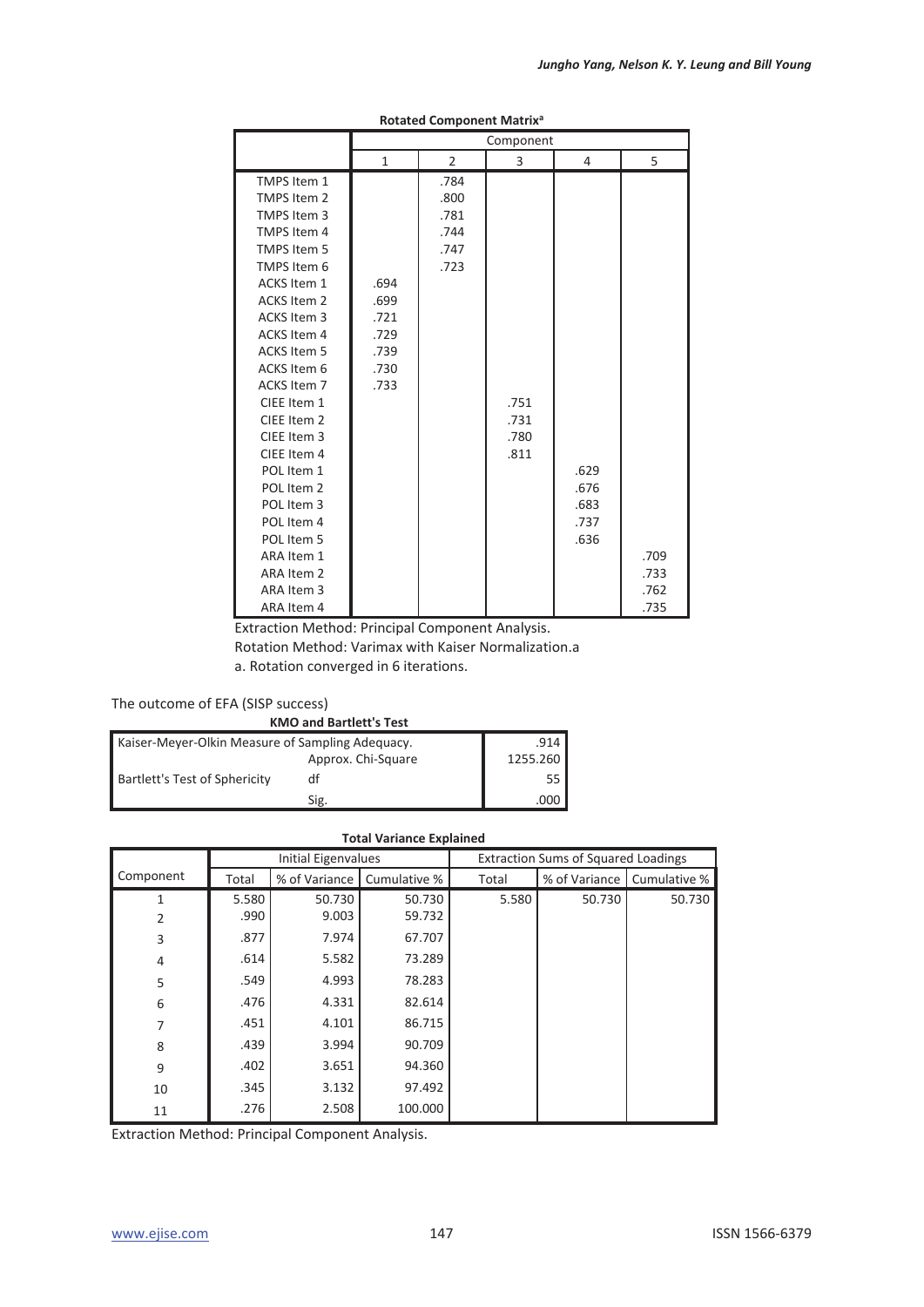| <b>Component Matrix<sup>a</sup></b> |  |
|-------------------------------------|--|
|-------------------------------------|--|

|                     | Component |  |
|---------------------|-----------|--|
|                     |           |  |
| <b>BITSA Item 1</b> | .712      |  |
| <b>BITSA Item 2</b> | .692      |  |
| BITSA Item 3        | .696      |  |
| <b>BITSA Item 4</b> | .670      |  |
| <b>BITSA Item 5</b> | .701      |  |

Extraction Method: Principal

Component Analysis.

a. 1 components extracted.

The outcome of EFA (The outcome of SISP success)

| <b>KMO and Bartlett's Test</b>                   |                    |          |  |  |  |
|--------------------------------------------------|--------------------|----------|--|--|--|
| Kaiser-Meyer-Olkin Measure of Sampling Adequacy. | ا 921.             |          |  |  |  |
|                                                  | Approx. Chi-Square | 1513.982 |  |  |  |
| Bartlett's Test of Sphericity                    | df                 | 78 I     |  |  |  |
|                                                  | Sig.               |          |  |  |  |

#### **Total Variance Explained**

| Component |       |          | <b>Extraction Sums of Squared</b><br>Rotation Sums of Squared Loadings<br><b>Initial Eigenvalues</b><br>Loadings |       |          |           |       |          |           |
|-----------|-------|----------|------------------------------------------------------------------------------------------------------------------|-------|----------|-----------|-------|----------|-----------|
|           | Total | % of     | Cumulativ                                                                                                        | Total | $%$ of   | Cumulativ | Total | % of     | Cumulativ |
|           |       | Variance | e %                                                                                                              |       | Variance | e %       |       | Variance | e %       |
| 1         | 6.289 | 48.379   | 48.379                                                                                                           | 6.289 | 48.379   | 48.379    | 3.930 | 30.229   | 30.229    |
| 2         | 1.252 | 9.631    | 58.011                                                                                                           | 1.252 | 9.631    | 58.011    | 3.612 | 27.782   | 58.011    |
| 3         | .831  | 6.393    | 64.404                                                                                                           |       |          |           |       |          |           |
| 4         | .703  | 5.406    | 69.809                                                                                                           |       |          |           |       |          |           |
| 5         | .649  | 4.991    | 74.800                                                                                                           |       |          |           |       |          |           |
| 6         | .523  | 4.026    | 78.826                                                                                                           |       |          |           |       |          |           |
| 7         | .501  | 3.853    | 82.679                                                                                                           |       |          |           |       |          |           |
| 8         | .471  | 3.621    | 86.299                                                                                                           |       |          |           |       |          |           |
| 9         | .423  | 3.252    | 89.551                                                                                                           |       |          |           |       |          |           |
| 10        | .382  | 2.942    | 92.493                                                                                                           |       |          |           |       |          |           |
| 11        | .368  | 2.830    | 95.323                                                                                                           |       |          |           |       |          |           |
| 12        | .328  | 2.524    | 97.846                                                                                                           |       |          |           |       |          |           |
| 13        | .280  | 2.154    | 100.000                                                                                                          |       |          |           |       |          |           |

Extraction Method: Principal Component Analysis.